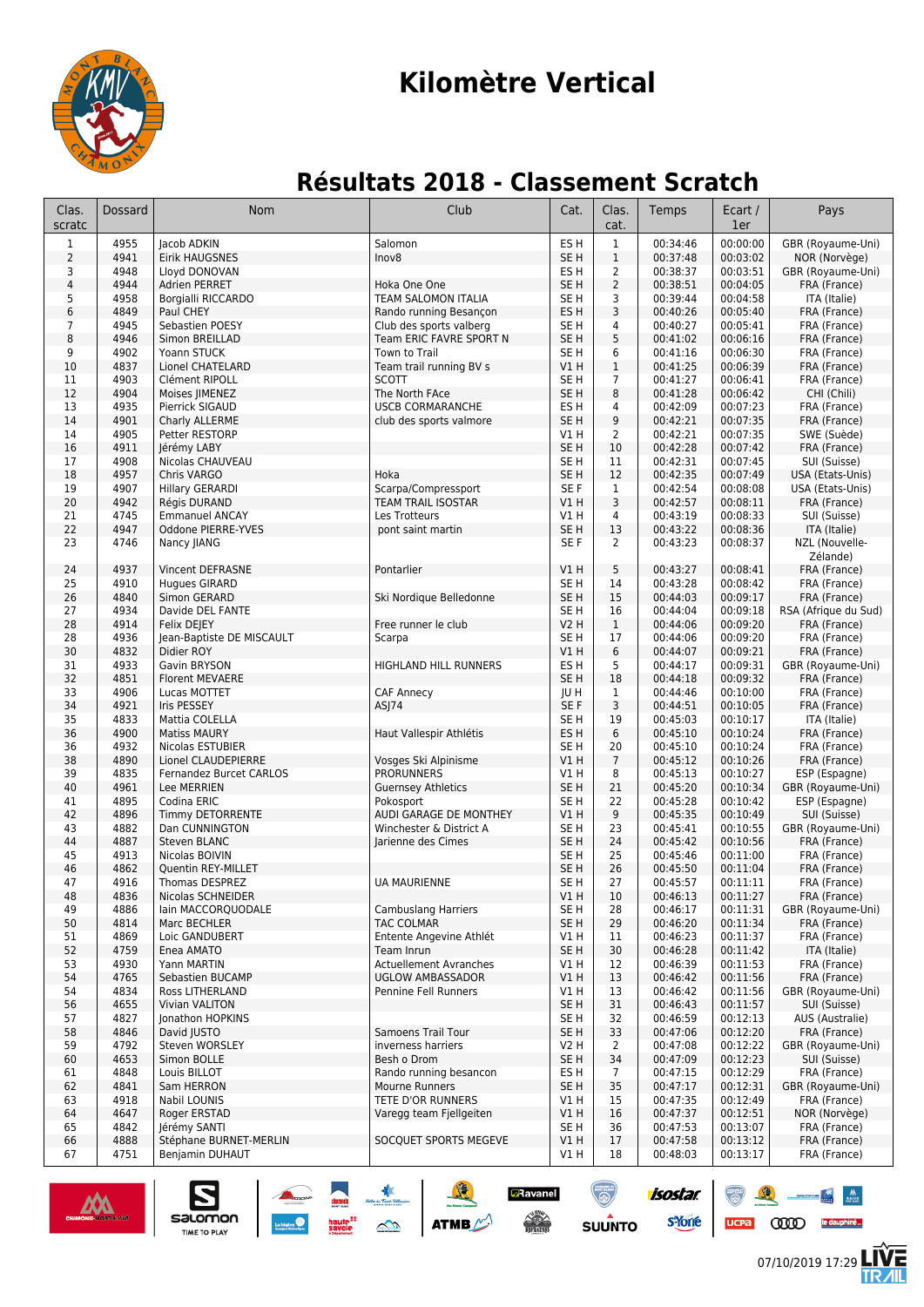

| ×<br>×<br>۰. |
|--------------|
|              |

| Clas.<br>scratc | Dossard      | Nom                                       | Club                                            | Cat.                               | Clas.<br>cat.        | Temps                | Ecart /<br>1er       | Pays                                       |
|-----------------|--------------|-------------------------------------------|-------------------------------------------------|------------------------------------|----------------------|----------------------|----------------------|--------------------------------------------|
| 68              | 4345         | lán ELISCHER                              | Koliba u Jogošíka                               | SE H                               | 37                   | 00:48:11             | 00:13:25             | SVK (Slovaquie)                            |
| 69              | 4761         | Vincent VIGOUROUX                         | BEAUMONT ATHLETIQUE CLU                         | SE H                               | 38                   | 00:48:35             | 00:13:49             | FRA (France)                               |
| 70              | 4954         | Wouter HORDIJK                            | Running Junkies                                 | SE H                               | 39                   | 00:48:36             | 00:13:50             | NED (Pays-Bas)                             |
| 71<br>72        | 4861<br>4747 | Meidhi KHELIFI<br>Antoine ADAM            |                                                 | SE <sub>H</sub><br>SE <sub>H</sub> | 40<br>41             | 00:48:43<br>00:48:45 | 00:13:57<br>00:13:59 | FRA (France)<br>FRA (France)               |
| 73              | 4733         | Arne GILBERG                              | Vidar                                           | V2 H                               | 3                    | 00:48:53             | 00:14:07             | NOR (Norvège)                              |
| 74              | 4915         | Matthias MICHAUT                          | Asptt Besançon                                  | ES H                               | 8                    | 00:48:57             | 00:14:11             | FRA (France)                               |
| 75              | 4881         | Jeremy ROSSERO                            | EAB                                             | SE <sub>H</sub>                    | 42                   | 00:48:58             | 00:14:12             | FRA (France)                               |
| 76              | 4766         | Etienne AUCHERE                           |                                                 | SE <sub>H</sub>                    | 43                   | 00:49:01             | 00:14:15             | FRA (France)                               |
| 77              | 4735         | Arthur SEQUEIRA                           |                                                 | SE <sub>H</sub>                    | 44                   | 00:49:12             | 00:14:26             | FRA (France)                               |
| 78<br>79        | 4764<br>4768 | Jeremie CHAPUIS<br>Thomas BRESDIN         | team himalkosati                                | SE H<br>SE <sub>H</sub>            | 45<br>46             | 00:49:15<br>00:49:16 | 00:14:29<br>00:14:30 | FRA (France)<br>FRA (France)               |
| 80              | 4844         | Nicolas DEWEERDT                          |                                                 | SE H                               | 47                   | 00:49:17             | 00:14:31             | FRA (France)                               |
| 81              | 4922         | <b>Romain MARGUET</b>                     |                                                 | SE H                               | 48                   | 00:49:22             | 00:14:36             | FRA (France)                               |
| 82              | 4825         | Guillaume FRANCKINIOULLE                  |                                                 | SE H                               | 49                   | 00:49:30             | 00:14:44             | <b>BEL</b> (Belgique)                      |
| 82              | 4952         | Alex HURRELL                              | Winchester & District A                         | SE <sub>H</sub>                    | 49                   | 00:49:30             | 00:14:44             | GBR (Royaume-Uni)                          |
| 84              | 4879         | David EMERY                               |                                                 | SE <sub>H</sub>                    | 51                   | 00:49:32             | 00:14:46             | GBR (Royaume-Uni)                          |
| 85              | 4767         | Garth MCGIMPSEY                           | Mourne Runners                                  | SE <sub>H</sub>                    | 52                   | 00:49:33             | 00:14:47             | IRL (Irlande)                              |
| 85<br>87        | 4843<br>4753 | Julien PROUHEZE<br>Laurie RENOTON         | BEAUMONT ATHLÉTIQUE CLU<br>Ravanel&co           | SE H<br>SE <sub>F</sub>            | 52<br>$\overline{4}$ | 00:49:33<br>00:49:39 | 00:14:47<br>00:14:53 | FRA (France)<br>FRA (France)               |
| 88              | 4894         | Dale WEBB                                 | Mr Organic                                      | SE <sub>H</sub>                    | 54                   | 00:49:46             | 00:15:00             | GBR (Royaume-Uni)                          |
| 89              | 4641         | Eric JAEGLE                               |                                                 | VIH                                | 19                   | 00:49:53             | 00:15:07             | FRA (France)                               |
| 90              | 4762         | <b>Hector REGUERA</b>                     | Chamonix Ski Alpinisme                          | SE <sub>H</sub>                    | 55                   | 00:49:54             | 00:15:08             | ESP (Espagne)                              |
| 91              | 4654         | Julien BERNARDIN                          |                                                 | SE <sub>H</sub>                    | 56                   | 00:50:12             | 00:15:26             | FRA (France)                               |
| 92              | 4509         | Iean-Alexandre MATHEX                     |                                                 | ES H                               | 9                    | 00:50:16             | 00:15:30             | FRA (France)                               |
| 92<br>94        | 4750<br>4960 | Theo CHAPTAL<br><b>Tristan ROBILLIARD</b> | méribel sport montagne                          | JU H                               | $\overline{2}$<br>20 | 00:50:16             | 00:15:30             | FRA (France)<br>GBR (Royaume-Uni)          |
| 95              | 4744         | Oksana STEFANISHINA                       | <b>Guernsey Athletics</b><br>Inov-8 team Russia | V1 H<br>SE <sub>F</sub>            | 5                    | 00:50:17<br>00:50:33 | 00:15:31<br>00:15:47 | RUS (Russie)                               |
| 96              | 4775         | <b>Thomas BESNIER</b>                     |                                                 | SE <sub>H</sub>                    | 57                   | 00:50:34             | 00:15:48             | FRA (France)                               |
| 97              | 4754         | David MUGNIER                             |                                                 | SE <sub>H</sub>                    | 58                   | 00:50:35             | 00:15:49             | FRA (France)                               |
| 97              | 4925         | Julien LEGRAND                            | team trail single track                         | SE H                               | 58                   | 00:50:35             | 00:15:49             | FRA (France)                               |
| 99              | 4669         | Sebastien PARENT                          | kms de l'espérance                              | VIH                                | 21                   | 00:50:36             | 00:15:50             | FRA (France)                               |
| 100             | 4899         | <b>Emmanuel PUSSET</b>                    |                                                 | V1H                                | 22                   | 00:50:45             | 00:15:59             | FRA (France)                               |
| 101<br>102      | 4521<br>4665 | Marco ZANETTE<br>Rosselló Pons RAMON      |                                                 | SE <sub>H</sub><br>SE H            | 60<br>61             | 00:50:51<br>00:50:56 | 00:16:05<br>00:16:10 | ITA (Italie)<br>ESP (Espagne)              |
| 103             | 4732         | Patrice DESGEORGES                        |                                                 | V1 H                               | 23                   | 00:50:59             | 00:16:13             | FRA (France)                               |
| 104             | 4929         | Ryan WHATLING                             | City of Portsmouth AC                           | SE H                               | 62                   | 00:51:07             | 00:16:21             | GBR (Royaume-Uni)                          |
| 105             | 4920         | Franck BATTAGLIA                          |                                                 | V1H                                | 24                   | 00:51:12             | 00:16:26             | FRA (France)                               |
| 106             | 4627         | Laurent COTTEREAU                         | CMSAB                                           | V1 H                               | 25                   | 00:51:14             | 00:16:28             | FRA (France)                               |
| 106             | 4776         | <b>Adrien MANSUY</b>                      | Team intersport la Bres                         | SE <sub>H</sub>                    | 63                   | 00:51:14             | 00:16:28             | FRA (France)                               |
| 108<br>109      | 4784<br>4664 | Valérian VALITON<br>Yannick BOUVIER       | AS TF1 ROAD RUNNERS                             | SE <sub>H</sub><br>V1H             | 64<br>26             | 00:51:28<br>00:51:34 | 00:16:42             | SUI (Suisse)                               |
| 110             | 4691         | <b>Basile PERRAUDIN</b>                   |                                                 | ES H                               | 10                   | 00:51:40             | 00:16:48<br>00:16:54 | FRA (France)<br>FRA (France)               |
| 111             | 4476         | Pascal BURG                               |                                                 | V3H                                | $\mathbf{1}$         | 00:51:45             | 00:16:59             | FRA (France)                               |
| 112             | 4770         | Samuel BOIVIN                             | tri club Geneve                                 | SE H                               | 65                   | 00:51:52             | 00:17:06             | FRA (France)                               |
| 113             | 4822         | Peter KUONEN                              |                                                 | V3H                                | $\overline{2}$       | 00:51:53             | 00:17:07             | SUI (Suisse)                               |
| 114             | 4657         | Mathieu GINGLINGER                        |                                                 | SE H                               | 66                   | 00:51:55             | 00:17:09             | FRA (France)                               |
| 114<br>116      | 4692<br>4819 | Angelo BOSCO<br>Andrew HAN                | <b>INRUN</b><br><b>Fulham Running Club</b>      | SE H<br>SE H                       | 66<br>68             | 00:51:55<br>00:51:56 | 00:17:09<br>00:17:10 | ITA (Italie)<br>NZL (Nouvelle-<br>Zélande) |
| 116             | 4828         | Steven MCINTYRE                           | <b>Highland Hill Runners</b>                    | V1 H                               | 27                   | 00:51:56             | 00:17:10             | GBR (Royaume-Uni)                          |
| 118             | 4684         | Mickael LOMBART                           | Time To Chill                                   | SE <sub>H</sub>                    | 69                   | 00:51:58             | 00:17:12             | FRA (France)                               |
| 119             | 4726         | Marco IMWINKELRIED                        |                                                 | V2H                                | $\overline{4}$       | 00:52:04             | 00:17:18             | SUI (Suisse)                               |
| 120             | 4650<br>4725 | Runar GILBERG                             | SK Vidar / Kondis<br>club des sports chamoni    | V2 H                               | 5<br>6               | 00:52:06<br>00:52:10 | 00:17:20<br>00:17:24 | NOR (Norvège)                              |
| 121<br>122      | 4644         | Igor COSSON<br>Anthony MARTY              | <b>Easysport Galopins Bras</b>                  | V2 H<br>SE H                       | 70                   | 00:52:11             | 00:17:25             | FRA (France)<br>FRA (France)               |
| 123             | 4755         | Benjamin DERUAZ                           | Trailbu 74                                      | V1 H                               | 28                   | 00:52:12             | 00:17:26             | FRA (France)                               |
| 124             | 4891         | Tom GRELLIER                              |                                                 | JU H                               | 3                    | 00:52:13             | 00:17:27             | FRA (France)                               |
| 125             | 4864         | Gregory DUTOUR                            | Kms de l esperance                              | SE H                               | 71                   | 00:52:14             | 00:17:28             | FRA (France)                               |
| 126             | 4643         | Pierre-Antoine ROUSSEAU                   |                                                 | V1H                                | 29                   | 00:52:20             | 00:17:34             | FRA (France)                               |
| 127             | 4522         | Régis BOUCHESECHE                         | DIJON UC                                        | V1 H                               | 30                   | 00:52:21             | 00:17:35             | FRA (France)                               |
| 128<br>129      | 4773<br>4508 | Charles DULLIN<br>Guillaume LAMARCHE      | Team GOTHAM-CITY                                | SE H<br>SE H                       | 72<br>73             | 00:52:24<br>00:52:27 | 00:17:38<br>00:17:41 | FRA (France)<br>FRA (France)               |
| 130             | 4722         | Nikolay LIPKO                             |                                                 | SE H                               | 74                   | 00:52:32             | 00:17:46             | RUS (Russie)                               |
| 131             | 4756         | <b>Bruno LAGARDE</b>                      | <b>ASPTT Nice Athlétisme</b>                    | V <sub>2</sub> H                   | $\overline{7}$       | 00:52:33             | 00:17:47             | FRA (France)                               |
| 132             | 4512         | Simon GUTIERREZ                           | Beaumont athlétique clu                         | V1 H                               | 31                   | 00:52:36             | 00:17:50             | FRA (France)                               |
| 133             | 4788         | Victor DA SILVA                           | BAC.                                            | V1 H                               | 32                   | 00:52:40             | 00:17:54             | FRA (France)                               |
| 134             | 4675         | Olivier FREREJACQUES                      |                                                 | SE H                               | 75                   | 00:52:43             | 00:17:57             | FRA (France)                               |
| 135<br>136      | 4645<br>4533 | Aurélien SAELENS<br>Florian ROBIN         | TEAM ST YORRE                                   | SE <sub>H</sub><br>SE H            | 76<br>77             | 00:52:50<br>00:52:53 | 00:18:04<br>00:18:07 | FRA (France)<br>FRA (France)               |
| 136             | 4860         | Gilles GANDER                             |                                                 | SE <sub>H</sub>                    | 77                   | 00:52:53             | 00:18:07             | SUI (Suisse)                               |
| 138             | 4663         | Richard HANNA                             | MOURNE RUNNERS                                  | SE H                               | 79                   | 00:52:56             | 00:18:10             | GBR (Royaume-Uni)                          |
| 139             | 4859         | Sébastien BAILLIF                         | Aigles Blanc                                    | SE H                               | 80                   | 00:53:08             | 00:18:22             | FRA (France)                               |
| 140             | 4774         | Christophe TREBILLOD                      |                                                 | V1 H                               | 33                   | 00:53:13             | 00:18:27             | FRA (France)                               |
| 141             | 4897         | Guillaume BUCHY                           | Sélestat Centre Alsace                          | SE H                               | 81                   | 00:53:14             | 00:18:28             | FRA (France)                               |



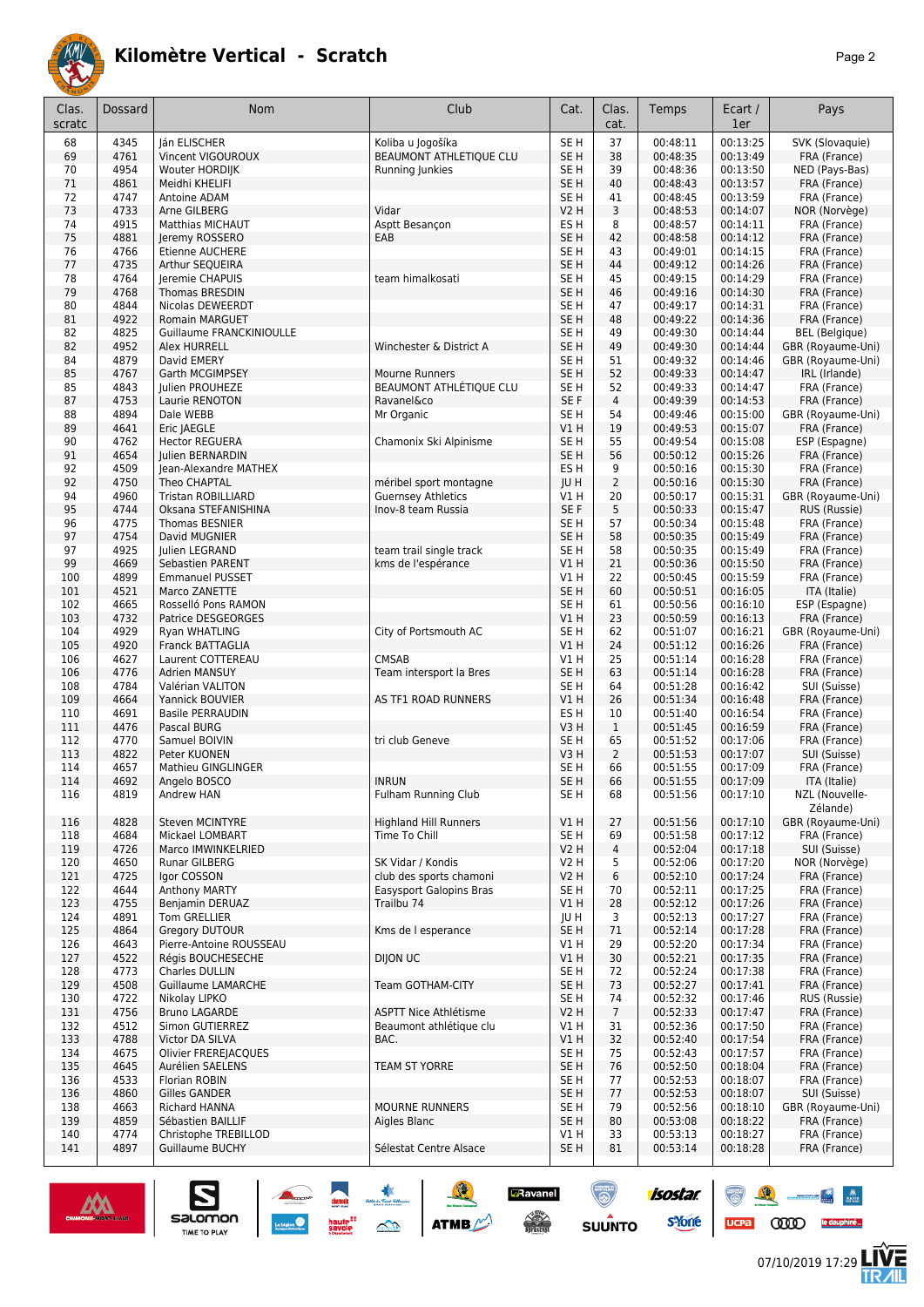

|--|--|

| 4865<br>Lucas FURET<br>SE <sub>H</sub><br>82<br>00:53:15<br>00:18:29<br>FRA (France)<br>142<br>université nantes aviro<br>00:18:32<br>143<br>4517<br>Ethan KO<br>SE <sub>H</sub><br>83<br>00:53:18<br>HKG (Hong Kong,<br>tRab/Avenahte<br>Chine)<br>6<br>FRA (France)<br>4633<br>Pauline GALLAY<br>SE <sub>F</sub><br>00:53:20<br>00:18:34<br>144<br>4823<br>00:53:22<br>00:18:36<br>Florian RISBEC<br>EA BOURG EN BRESSE<br>V1 H<br>34<br>FRA (France)<br>145<br>4642<br>Lizzie WRAITH<br>SE <sub>F</sub><br>$\overline{7}$<br>00:53:26<br>00:18:40<br>GBR (Royaume-Uni)<br>146<br>Team Bath<br>84<br>147<br>4417<br>GSMP 39<br>SE <sub>H</sub><br>00:53:29<br>00:18:43<br>FRA (France)<br>Anthony VANDEL<br>4680<br>Ludovic DROUILLY<br>SARL Berruex Bois&Habit<br>SE <sub>H</sub><br>85<br>00:53:30<br>00:18:44<br>FRA (France)<br>148<br>4637<br>SE <sub>H</sub><br>86<br>00:53:40<br>00:18:54<br>149<br>Craig PETERS<br>Bristol & West AC<br>GBR (Royaume-Uni)<br>4729<br>V3H<br>3<br>00:53:41<br>00:18:55<br>USA (Etats-Unis)<br>150<br>Kin EARLE<br>4810<br>SE <sub>H</sub><br>87<br>00:53:41<br>00:18:55<br>Laurent PIERRE<br>Lemon Grass Triathlon T<br>FRA (France)<br>150<br>4703<br>SE <sub>H</sub><br>88<br>152<br>Pierre LANDINI<br>Time To Chill<br>00:53:42<br>00:18:56<br>FRA (France)<br>153<br>4685<br>LA CHATVOYARDE<br>SE <sub>H</sub><br>89<br>00:53:43<br>00:18:57<br>FRA (France)<br><b>Stephane EXERTIER</b><br>154<br>4760<br>V1H<br>35<br>00:53:50<br>00:19:04<br>FRA (France)<br>David MARTY<br>00:53:53<br>00:19:07<br>4668<br>V1H<br>36<br>FRA (France)<br>155<br>Stephane VANDEWALLE<br>Montbéliard Marathon<br>4648<br>156<br>SE <sub>H</sub><br>90<br>00:53:54<br>00:19:08<br>SUI (Suisse)<br><b>Joel FERRARI</b><br>00:53:56<br>00:19:10<br>4667<br><b>SALTA BARTAS</b><br>V1H<br>37<br>FRA (France)<br>157<br>Laurent CHALVET<br>158<br>4362<br>Aurélien SAPET<br>SE <sub>H</sub><br>91<br>00:54:02<br>00:19:16<br>FRA (France)<br>92<br>159<br>4604<br>SE <sub>H</sub><br>00:54:11<br>00:19:25<br><b>Bracken DAWSON</b><br>GBR (Royaume-Uni)<br>4817<br>Thomas FOUCHEROT<br>SE <sub>H</sub><br>93<br>00:54:13<br>00:19:27<br>FRA (France)<br>160<br>SE <sub>H</sub><br>94<br>00:19:32<br>161<br>4660<br>Thomas RHEIN<br>00:54:18<br>GER (Allemagne)<br>4687<br>8<br>00:54:22<br>00:19:36<br>162<br>Yves ANCRENAZ<br><b>V2 H</b><br>FRA (France)<br>95<br>4623<br><b>Team Discovery Channel</b><br>SE <sub>H</sub><br>163<br>lesse CRUZ<br>00:54:26<br>00:19:40<br>USA (Etats-Unis)<br>4763<br>Frédéric GAUER MARCHAL<br><b>PCA</b><br>V1H<br>38<br>00:54:40<br>00:19:54<br>FRA (France)<br>164<br>39<br>165<br>4681<br>V1 H<br>00:54:42<br>00:19:56<br>FRA (France)<br>Stephane CLOPON<br>4526<br>SE <sub>F</sub><br>8<br>00:54:44<br>00:19:58<br>166<br>Katie BEECHER<br>GBR (Royaume-Uni)<br>4730<br>SE <sub>H</sub><br>96<br>00:54:44<br>00:19:58<br>FRA (France)<br>166<br>Mickael JULLIARD<br>00:54:47<br>00:20:01<br>4532<br>Dennis RIEBEEK<br>Run2Day Nederland<br>V1H<br>40<br>NED (Pays-Bas)<br>168<br>4778<br>00:20:04<br>V1H<br>41<br>00:54:50<br>USA (Etats-Unis)<br>169<br>Joel SUNDQVIST<br>4677<br>V1H<br>42<br>00:54:59<br>00:20:13<br>FRA (France)<br>170<br>Alexandre RIVERA<br>4868<br><b>V2 H</b><br>9<br>00:55:01<br>00:20:15<br>FRA (France)<br>171<br>Xavier KOECHLIN<br>4666<br>AAA du LYONNAIS<br>10<br>00:55:07<br>00:20:21<br>172<br><b>Bernard PEUCHOT</b><br><b>V2 H</b><br>FRA (France)<br>4651<br>V1H<br>43<br>00:55:14<br>00:20:28<br>173<br>David DEPARDE<br>FRA (France)<br>4646<br>9<br>00:20:32<br>174<br>Elisabeth BORGERSEN<br>SE F<br>00:55:18<br>SWE (Suède)<br>4682<br>JeffB Trail / North Fac<br>SE <sub>H</sub><br>97<br>00:20:33<br>175<br>Julien SOULLIERE<br>00:55:19<br>FRA (France)<br>97<br>4696<br>SE <sub>H</sub><br>175<br>Phil BELLAMY<br>00:55:19<br>00:20:33<br>GBR (Royaume-Uni)<br>4870<br>Salamanca Raids & Trail<br>V1H<br>44<br>00:55:31<br>00:20:45<br>177<br>Abel GARCIA SASTRE<br>ESP (Espagne)<br>4809<br>178<br>45<br>00:55:37<br>00:20:51<br>GBR (Royaume-Uni)<br>Paul TAYLOR<br>Darwen Dashers<br>VIH<br>ES <sub>F</sub><br>00:55:45<br>00:20:59<br>179<br>4634<br>Marie WODECKI<br>$\mathbf{1}$<br>FRA (France)<br>179<br>4880<br>00:20:59<br>SE <sub>H</sub><br>99<br>00:55:45<br>GBR (Royaume-Uni)<br>Michael WILESMITH<br>Guernsey<br>4789<br>V1H<br>46<br>00:55:55<br>00:21:09<br>181<br>Adam BATUNA<br>CZE (République<br>tchèque)<br>4649<br>SE <sub>H</sub><br>100<br>00:21:15<br>FRA (France)<br>Sébastien DUBOL<br>00:56:01<br>182<br>4519<br><b>V2 H</b><br>00:21:17<br>183<br>Raynald PAVEAU<br>11<br>00:56:03<br>FRA (France)<br>4683<br>Charles RADCLIFFE<br>NeverStopChamonix<br>SE <sub>H</sub><br>101<br>00:21:17<br>GBR (Royaume-Uni)<br>183<br>00:56:03<br>4856<br>SE <sub>H</sub><br>00:21:17<br>183<br>Aleix OLIVE SALA<br><b>AOS TEAM</b><br>101<br>00:56:03<br>ESP (Espagne)<br>4546<br>V1H<br>186<br>Jean-Claude MOULLEC<br>47<br>00:21:19<br>FRA (France)<br>00:56:05<br>4737<br>$\overline{4}$<br>187<br><b>Edouard BOVAGNET</b><br>JU H<br>00:56:09<br>00:21:23<br>FRA (France)<br>188<br>4636<br>Arnaud EICHENLAUB<br>SE H<br>103<br>00:56:16<br>00:21:30<br>FRA (France)<br>V1F<br>189<br>4520<br>Audrey WELZBACHER<br>Beaumont Athlétique Clu<br>$\mathbf{1}$<br>00:56:17<br>00:21:31<br>FRA (France)<br>190<br>4926<br>Donald MACKENZIE<br>SE <sub>H</sub><br>104<br>00:56:28<br>RSA (Afrique du Sud)<br>00:21:42<br>4853<br>SE <sub>H</sub><br>00:56:31<br>00:21:45<br>SUI (Suisse)<br>191<br>Tancrède VOUTE<br>105<br>4515<br>SE <sub>H</sub><br>00:21:48<br>FRA (France)<br>192<br>Loic MARTIN<br>106<br>00:56:34<br>4550<br>V1H<br>00:56:36<br>00:21:50<br>193<br>Nicolas FERRU<br>48<br>FRA (France)<br>4557<br>V <sub>2</sub> H<br>00:56:38<br>00:21:52<br>194<br>Mickaël BOUTIN<br>FRA (France)<br>12<br><b>TRAIL MOUNTAIN</b><br>00:21:52<br>194<br>4656<br>Marco BELFROND<br><b>V2 H</b><br>12<br>00:56:38<br>ITA (Italie)<br>4697<br>SE <sub>F</sub><br>00:21:57<br>196<br>Sandra LAUENSTEIN<br><b>ANCO</b><br>10<br>00:56:43<br>SUI (Suisse)<br>197<br>4898<br>Valentin ROUSSET<br>SE <sub>H</sub><br>107<br>00:56:53<br>00:22:07<br>FRA (France)<br>4301<br>Thibaut KRIEGER<br>CTA / Jeff B Trail<br>V1H<br>00:56:59<br>00:22:13<br>FRA (France)<br>198<br>49<br>199<br>4423<br>Patrick PETEY<br>V1H<br>50<br>00:57:00<br>00:22:14<br>ITA (Italie)<br>4712<br>Goring Road Runners<br>200<br><b>Scott William WALLACE</b><br>V1 H<br>51<br>00:57:02<br>00:22:16<br>GBR (Royaume-Uni)<br>4523<br>V1F<br>$\overline{2}$<br>GBR (Royaume-Uni)<br>201<br>Rebecca FERRY<br>00:57:04<br>00:22:18<br>4863<br>00:57:06<br>00:22:20<br>FRA (France)<br>202<br>Claude HUGARD<br>V1 H<br>52<br>4689<br>SE <sub>H</sub><br>00:22:21<br>FRA (France)<br>203<br>Benoît MARICHEZ<br>bresse marathon<br>108<br>00:57:07<br>4777<br>SE <sub>H</sub><br>00:57:12<br>00:22:26<br>FRA (France)<br>204<br>Nicolas DAIGREMONT<br>109<br>V <sub>2</sub> H<br>00:57:18<br>00:22:32<br>FRA (France)<br>205<br>4531<br>Pascal JANSSENS<br>Courir Ensemble SNCF<br>14<br>SE <sub>H</sub><br>110<br>00:57:18<br>00:22:32<br>205<br>4549<br>François VANGIONI<br>FRA (France)<br>4511<br><b>RDB 974</b><br>SE <sub>H</sub><br>00:22:35<br>207<br>Frédéric SORRES<br>111<br>00:57:21<br>FRA (France)<br>4593<br>SE <sub>H</sub><br>00:22:39<br>208<br>David CABOUAT<br>112<br>00:57:25<br>FRA (France)<br>209<br>4516<br>Nicolas GERMAIN<br>SE <sub>H</sub><br>113<br>00:57:28<br>00:22:42<br>FRA (France)<br>210<br>4534<br>Alexandre BIENAIME<br>SE H<br>114<br>00:57:31<br>00:22:45<br>FRA (France)<br>4486<br>SE <sub>H</sub><br>00:57:34<br>00:22:48<br>FRA (France)<br>211<br>Benjamin JEANNOLIN<br>115<br>Run the Alps<br>212<br>4659<br>V2 H<br>00:57:35<br>USA (Etats-Unis)<br>Doug MAYER<br>15<br>00:22:49<br>213<br>4611<br>Paul COLLENDER<br>SE <sub>H</sub><br>116<br>00:57:37<br>00:22:51<br>GBR (Royaume-Uni)<br>214<br>4635<br>Martin KOVAC<br>Jogosici<br>V1 H<br>53<br>00:57:38<br>00:22:52<br>SVK (Slovaquie) | Clas.<br>scratc | Dossard | Nom | Club | Cat. | Clas.<br>cat. | Temps | Ecart /<br>1er | Pays |
|-----------------------------------------------------------------------------------------------------------------------------------------------------------------------------------------------------------------------------------------------------------------------------------------------------------------------------------------------------------------------------------------------------------------------------------------------------------------------------------------------------------------------------------------------------------------------------------------------------------------------------------------------------------------------------------------------------------------------------------------------------------------------------------------------------------------------------------------------------------------------------------------------------------------------------------------------------------------------------------------------------------------------------------------------------------------------------------------------------------------------------------------------------------------------------------------------------------------------------------------------------------------------------------------------------------------------------------------------------------------------------------------------------------------------------------------------------------------------------------------------------------------------------------------------------------------------------------------------------------------------------------------------------------------------------------------------------------------------------------------------------------------------------------------------------------------------------------------------------------------------------------------------------------------------------------------------------------------------------------------------------------------------------------------------------------------------------------------------------------------------------------------------------------------------------------------------------------------------------------------------------------------------------------------------------------------------------------------------------------------------------------------------------------------------------------------------------------------------------------------------------------------------------------------------------------------------------------------------------------------------------------------------------------------------------------------------------------------------------------------------------------------------------------------------------------------------------------------------------------------------------------------------------------------------------------------------------------------------------------------------------------------------------------------------------------------------------------------------------------------------------------------------------------------------------------------------------------------------------------------------------------------------------------------------------------------------------------------------------------------------------------------------------------------------------------------------------------------------------------------------------------------------------------------------------------------------------------------------------------------------------------------------------------------------------------------------------------------------------------------------------------------------------------------------------------------------------------------------------------------------------------------------------------------------------------------------------------------------------------------------------------------------------------------------------------------------------------------------------------------------------------------------------------------------------------------------------------------------------------------------------------------------------------------------------------------------------------------------------------------------------------------------------------------------------------------------------------------------------------------------------------------------------------------------------------------------------------------------------------------------------------------------------------------------------------------------------------------------------------------------------------------------------------------------------------------------------------------------------------------------------------------------------------------------------------------------------------------------------------------------------------------------------------------------------------------------------------------------------------------------------------------------------------------------------------------------------------------------------------------------------------------------------------------------------------------------------------------------------------------------------------------------------------------------------------------------------------------------------------------------------------------------------------------------------------------------------------------------------------------------------------------------------------------------------------------------------------------------------------------------------------------------------------------------------------------------------------------------------------------------------------------------------------------------------------------------------------------------------------------------------------------------------------------------------------------------------------------------------------------------------------------------------------------------------------------------------------------------------------------------------------------------------------------------------------------------------------------------------------------------------------------------------------------------------------------------------------------------------------------------------------------------------------------------------------------------------------------------------------------------------------------------------------------------------------------------------------------------------------------------------------------------------------------------------------------------------------------------------------------------------------------------------------------------------------------------------------------------------------------------------------------------------------------------------------------------------------------------------------------------------------------------------------------------------------------------------------------------------------------------------------------------------------------------------------------------------------------------------------------------------------------------------------------------------------------------------------------------------------------------------------------------------------------------------------------------------------------------------------------------------------------------------------------------------------------------------------------------------------------------------------------------------------------------------------------------------------------------------------------------------------------------------------------------------------------------------------------------------------------------------------------------------------------------------|-----------------|---------|-----|------|------|---------------|-------|----------------|------|
|                                                                                                                                                                                                                                                                                                                                                                                                                                                                                                                                                                                                                                                                                                                                                                                                                                                                                                                                                                                                                                                                                                                                                                                                                                                                                                                                                                                                                                                                                                                                                                                                                                                                                                                                                                                                                                                                                                                                                                                                                                                                                                                                                                                                                                                                                                                                                                                                                                                                                                                                                                                                                                                                                                                                                                                                                                                                                                                                                                                                                                                                                                                                                                                                                                                                                                                                                                                                                                                                                                                                                                                                                                                                                                                                                                                                                                                                                                                                                                                                                                                                                                                                                                                                                                                                                                                                                                                                                                                                                                                                                                                                                                                                                                                                                                                                                                                                                                                                                                                                                                                                                                                                                                                                                                                                                                                                                                                                                                                                                                                                                                                                                                                                                                                                                                                                                                                                                                                                                                                                                                                                                                                                                                                                                                                                                                                                                                                                                                                                                                                                                                                                                                                                                                                                                                                                                                                                                                                                                                                                                                                                                                                                                                                                                                                                                                                                                                                                                                                                                                                                                                                                                                                                                                                                                                                                                                                                                                                                                                                                                                                     |                 |         |     |      |      |               |       |                |      |
|                                                                                                                                                                                                                                                                                                                                                                                                                                                                                                                                                                                                                                                                                                                                                                                                                                                                                                                                                                                                                                                                                                                                                                                                                                                                                                                                                                                                                                                                                                                                                                                                                                                                                                                                                                                                                                                                                                                                                                                                                                                                                                                                                                                                                                                                                                                                                                                                                                                                                                                                                                                                                                                                                                                                                                                                                                                                                                                                                                                                                                                                                                                                                                                                                                                                                                                                                                                                                                                                                                                                                                                                                                                                                                                                                                                                                                                                                                                                                                                                                                                                                                                                                                                                                                                                                                                                                                                                                                                                                                                                                                                                                                                                                                                                                                                                                                                                                                                                                                                                                                                                                                                                                                                                                                                                                                                                                                                                                                                                                                                                                                                                                                                                                                                                                                                                                                                                                                                                                                                                                                                                                                                                                                                                                                                                                                                                                                                                                                                                                                                                                                                                                                                                                                                                                                                                                                                                                                                                                                                                                                                                                                                                                                                                                                                                                                                                                                                                                                                                                                                                                                                                                                                                                                                                                                                                                                                                                                                                                                                                                                                     |                 |         |     |      |      |               |       |                |      |
|                                                                                                                                                                                                                                                                                                                                                                                                                                                                                                                                                                                                                                                                                                                                                                                                                                                                                                                                                                                                                                                                                                                                                                                                                                                                                                                                                                                                                                                                                                                                                                                                                                                                                                                                                                                                                                                                                                                                                                                                                                                                                                                                                                                                                                                                                                                                                                                                                                                                                                                                                                                                                                                                                                                                                                                                                                                                                                                                                                                                                                                                                                                                                                                                                                                                                                                                                                                                                                                                                                                                                                                                                                                                                                                                                                                                                                                                                                                                                                                                                                                                                                                                                                                                                                                                                                                                                                                                                                                                                                                                                                                                                                                                                                                                                                                                                                                                                                                                                                                                                                                                                                                                                                                                                                                                                                                                                                                                                                                                                                                                                                                                                                                                                                                                                                                                                                                                                                                                                                                                                                                                                                                                                                                                                                                                                                                                                                                                                                                                                                                                                                                                                                                                                                                                                                                                                                                                                                                                                                                                                                                                                                                                                                                                                                                                                                                                                                                                                                                                                                                                                                                                                                                                                                                                                                                                                                                                                                                                                                                                                                                     |                 |         |     |      |      |               |       |                |      |
|                                                                                                                                                                                                                                                                                                                                                                                                                                                                                                                                                                                                                                                                                                                                                                                                                                                                                                                                                                                                                                                                                                                                                                                                                                                                                                                                                                                                                                                                                                                                                                                                                                                                                                                                                                                                                                                                                                                                                                                                                                                                                                                                                                                                                                                                                                                                                                                                                                                                                                                                                                                                                                                                                                                                                                                                                                                                                                                                                                                                                                                                                                                                                                                                                                                                                                                                                                                                                                                                                                                                                                                                                                                                                                                                                                                                                                                                                                                                                                                                                                                                                                                                                                                                                                                                                                                                                                                                                                                                                                                                                                                                                                                                                                                                                                                                                                                                                                                                                                                                                                                                                                                                                                                                                                                                                                                                                                                                                                                                                                                                                                                                                                                                                                                                                                                                                                                                                                                                                                                                                                                                                                                                                                                                                                                                                                                                                                                                                                                                                                                                                                                                                                                                                                                                                                                                                                                                                                                                                                                                                                                                                                                                                                                                                                                                                                                                                                                                                                                                                                                                                                                                                                                                                                                                                                                                                                                                                                                                                                                                                                                     |                 |         |     |      |      |               |       |                |      |
|                                                                                                                                                                                                                                                                                                                                                                                                                                                                                                                                                                                                                                                                                                                                                                                                                                                                                                                                                                                                                                                                                                                                                                                                                                                                                                                                                                                                                                                                                                                                                                                                                                                                                                                                                                                                                                                                                                                                                                                                                                                                                                                                                                                                                                                                                                                                                                                                                                                                                                                                                                                                                                                                                                                                                                                                                                                                                                                                                                                                                                                                                                                                                                                                                                                                                                                                                                                                                                                                                                                                                                                                                                                                                                                                                                                                                                                                                                                                                                                                                                                                                                                                                                                                                                                                                                                                                                                                                                                                                                                                                                                                                                                                                                                                                                                                                                                                                                                                                                                                                                                                                                                                                                                                                                                                                                                                                                                                                                                                                                                                                                                                                                                                                                                                                                                                                                                                                                                                                                                                                                                                                                                                                                                                                                                                                                                                                                                                                                                                                                                                                                                                                                                                                                                                                                                                                                                                                                                                                                                                                                                                                                                                                                                                                                                                                                                                                                                                                                                                                                                                                                                                                                                                                                                                                                                                                                                                                                                                                                                                                                                     |                 |         |     |      |      |               |       |                |      |
|                                                                                                                                                                                                                                                                                                                                                                                                                                                                                                                                                                                                                                                                                                                                                                                                                                                                                                                                                                                                                                                                                                                                                                                                                                                                                                                                                                                                                                                                                                                                                                                                                                                                                                                                                                                                                                                                                                                                                                                                                                                                                                                                                                                                                                                                                                                                                                                                                                                                                                                                                                                                                                                                                                                                                                                                                                                                                                                                                                                                                                                                                                                                                                                                                                                                                                                                                                                                                                                                                                                                                                                                                                                                                                                                                                                                                                                                                                                                                                                                                                                                                                                                                                                                                                                                                                                                                                                                                                                                                                                                                                                                                                                                                                                                                                                                                                                                                                                                                                                                                                                                                                                                                                                                                                                                                                                                                                                                                                                                                                                                                                                                                                                                                                                                                                                                                                                                                                                                                                                                                                                                                                                                                                                                                                                                                                                                                                                                                                                                                                                                                                                                                                                                                                                                                                                                                                                                                                                                                                                                                                                                                                                                                                                                                                                                                                                                                                                                                                                                                                                                                                                                                                                                                                                                                                                                                                                                                                                                                                                                                                                     |                 |         |     |      |      |               |       |                |      |
|                                                                                                                                                                                                                                                                                                                                                                                                                                                                                                                                                                                                                                                                                                                                                                                                                                                                                                                                                                                                                                                                                                                                                                                                                                                                                                                                                                                                                                                                                                                                                                                                                                                                                                                                                                                                                                                                                                                                                                                                                                                                                                                                                                                                                                                                                                                                                                                                                                                                                                                                                                                                                                                                                                                                                                                                                                                                                                                                                                                                                                                                                                                                                                                                                                                                                                                                                                                                                                                                                                                                                                                                                                                                                                                                                                                                                                                                                                                                                                                                                                                                                                                                                                                                                                                                                                                                                                                                                                                                                                                                                                                                                                                                                                                                                                                                                                                                                                                                                                                                                                                                                                                                                                                                                                                                                                                                                                                                                                                                                                                                                                                                                                                                                                                                                                                                                                                                                                                                                                                                                                                                                                                                                                                                                                                                                                                                                                                                                                                                                                                                                                                                                                                                                                                                                                                                                                                                                                                                                                                                                                                                                                                                                                                                                                                                                                                                                                                                                                                                                                                                                                                                                                                                                                                                                                                                                                                                                                                                                                                                                                                     |                 |         |     |      |      |               |       |                |      |
|                                                                                                                                                                                                                                                                                                                                                                                                                                                                                                                                                                                                                                                                                                                                                                                                                                                                                                                                                                                                                                                                                                                                                                                                                                                                                                                                                                                                                                                                                                                                                                                                                                                                                                                                                                                                                                                                                                                                                                                                                                                                                                                                                                                                                                                                                                                                                                                                                                                                                                                                                                                                                                                                                                                                                                                                                                                                                                                                                                                                                                                                                                                                                                                                                                                                                                                                                                                                                                                                                                                                                                                                                                                                                                                                                                                                                                                                                                                                                                                                                                                                                                                                                                                                                                                                                                                                                                                                                                                                                                                                                                                                                                                                                                                                                                                                                                                                                                                                                                                                                                                                                                                                                                                                                                                                                                                                                                                                                                                                                                                                                                                                                                                                                                                                                                                                                                                                                                                                                                                                                                                                                                                                                                                                                                                                                                                                                                                                                                                                                                                                                                                                                                                                                                                                                                                                                                                                                                                                                                                                                                                                                                                                                                                                                                                                                                                                                                                                                                                                                                                                                                                                                                                                                                                                                                                                                                                                                                                                                                                                                                                     |                 |         |     |      |      |               |       |                |      |
|                                                                                                                                                                                                                                                                                                                                                                                                                                                                                                                                                                                                                                                                                                                                                                                                                                                                                                                                                                                                                                                                                                                                                                                                                                                                                                                                                                                                                                                                                                                                                                                                                                                                                                                                                                                                                                                                                                                                                                                                                                                                                                                                                                                                                                                                                                                                                                                                                                                                                                                                                                                                                                                                                                                                                                                                                                                                                                                                                                                                                                                                                                                                                                                                                                                                                                                                                                                                                                                                                                                                                                                                                                                                                                                                                                                                                                                                                                                                                                                                                                                                                                                                                                                                                                                                                                                                                                                                                                                                                                                                                                                                                                                                                                                                                                                                                                                                                                                                                                                                                                                                                                                                                                                                                                                                                                                                                                                                                                                                                                                                                                                                                                                                                                                                                                                                                                                                                                                                                                                                                                                                                                                                                                                                                                                                                                                                                                                                                                                                                                                                                                                                                                                                                                                                                                                                                                                                                                                                                                                                                                                                                                                                                                                                                                                                                                                                                                                                                                                                                                                                                                                                                                                                                                                                                                                                                                                                                                                                                                                                                                                     |                 |         |     |      |      |               |       |                |      |
|                                                                                                                                                                                                                                                                                                                                                                                                                                                                                                                                                                                                                                                                                                                                                                                                                                                                                                                                                                                                                                                                                                                                                                                                                                                                                                                                                                                                                                                                                                                                                                                                                                                                                                                                                                                                                                                                                                                                                                                                                                                                                                                                                                                                                                                                                                                                                                                                                                                                                                                                                                                                                                                                                                                                                                                                                                                                                                                                                                                                                                                                                                                                                                                                                                                                                                                                                                                                                                                                                                                                                                                                                                                                                                                                                                                                                                                                                                                                                                                                                                                                                                                                                                                                                                                                                                                                                                                                                                                                                                                                                                                                                                                                                                                                                                                                                                                                                                                                                                                                                                                                                                                                                                                                                                                                                                                                                                                                                                                                                                                                                                                                                                                                                                                                                                                                                                                                                                                                                                                                                                                                                                                                                                                                                                                                                                                                                                                                                                                                                                                                                                                                                                                                                                                                                                                                                                                                                                                                                                                                                                                                                                                                                                                                                                                                                                                                                                                                                                                                                                                                                                                                                                                                                                                                                                                                                                                                                                                                                                                                                                                     |                 |         |     |      |      |               |       |                |      |
|                                                                                                                                                                                                                                                                                                                                                                                                                                                                                                                                                                                                                                                                                                                                                                                                                                                                                                                                                                                                                                                                                                                                                                                                                                                                                                                                                                                                                                                                                                                                                                                                                                                                                                                                                                                                                                                                                                                                                                                                                                                                                                                                                                                                                                                                                                                                                                                                                                                                                                                                                                                                                                                                                                                                                                                                                                                                                                                                                                                                                                                                                                                                                                                                                                                                                                                                                                                                                                                                                                                                                                                                                                                                                                                                                                                                                                                                                                                                                                                                                                                                                                                                                                                                                                                                                                                                                                                                                                                                                                                                                                                                                                                                                                                                                                                                                                                                                                                                                                                                                                                                                                                                                                                                                                                                                                                                                                                                                                                                                                                                                                                                                                                                                                                                                                                                                                                                                                                                                                                                                                                                                                                                                                                                                                                                                                                                                                                                                                                                                                                                                                                                                                                                                                                                                                                                                                                                                                                                                                                                                                                                                                                                                                                                                                                                                                                                                                                                                                                                                                                                                                                                                                                                                                                                                                                                                                                                                                                                                                                                                                                     |                 |         |     |      |      |               |       |                |      |
|                                                                                                                                                                                                                                                                                                                                                                                                                                                                                                                                                                                                                                                                                                                                                                                                                                                                                                                                                                                                                                                                                                                                                                                                                                                                                                                                                                                                                                                                                                                                                                                                                                                                                                                                                                                                                                                                                                                                                                                                                                                                                                                                                                                                                                                                                                                                                                                                                                                                                                                                                                                                                                                                                                                                                                                                                                                                                                                                                                                                                                                                                                                                                                                                                                                                                                                                                                                                                                                                                                                                                                                                                                                                                                                                                                                                                                                                                                                                                                                                                                                                                                                                                                                                                                                                                                                                                                                                                                                                                                                                                                                                                                                                                                                                                                                                                                                                                                                                                                                                                                                                                                                                                                                                                                                                                                                                                                                                                                                                                                                                                                                                                                                                                                                                                                                                                                                                                                                                                                                                                                                                                                                                                                                                                                                                                                                                                                                                                                                                                                                                                                                                                                                                                                                                                                                                                                                                                                                                                                                                                                                                                                                                                                                                                                                                                                                                                                                                                                                                                                                                                                                                                                                                                                                                                                                                                                                                                                                                                                                                                                                     |                 |         |     |      |      |               |       |                |      |
|                                                                                                                                                                                                                                                                                                                                                                                                                                                                                                                                                                                                                                                                                                                                                                                                                                                                                                                                                                                                                                                                                                                                                                                                                                                                                                                                                                                                                                                                                                                                                                                                                                                                                                                                                                                                                                                                                                                                                                                                                                                                                                                                                                                                                                                                                                                                                                                                                                                                                                                                                                                                                                                                                                                                                                                                                                                                                                                                                                                                                                                                                                                                                                                                                                                                                                                                                                                                                                                                                                                                                                                                                                                                                                                                                                                                                                                                                                                                                                                                                                                                                                                                                                                                                                                                                                                                                                                                                                                                                                                                                                                                                                                                                                                                                                                                                                                                                                                                                                                                                                                                                                                                                                                                                                                                                                                                                                                                                                                                                                                                                                                                                                                                                                                                                                                                                                                                                                                                                                                                                                                                                                                                                                                                                                                                                                                                                                                                                                                                                                                                                                                                                                                                                                                                                                                                                                                                                                                                                                                                                                                                                                                                                                                                                                                                                                                                                                                                                                                                                                                                                                                                                                                                                                                                                                                                                                                                                                                                                                                                                                                     |                 |         |     |      |      |               |       |                |      |
|                                                                                                                                                                                                                                                                                                                                                                                                                                                                                                                                                                                                                                                                                                                                                                                                                                                                                                                                                                                                                                                                                                                                                                                                                                                                                                                                                                                                                                                                                                                                                                                                                                                                                                                                                                                                                                                                                                                                                                                                                                                                                                                                                                                                                                                                                                                                                                                                                                                                                                                                                                                                                                                                                                                                                                                                                                                                                                                                                                                                                                                                                                                                                                                                                                                                                                                                                                                                                                                                                                                                                                                                                                                                                                                                                                                                                                                                                                                                                                                                                                                                                                                                                                                                                                                                                                                                                                                                                                                                                                                                                                                                                                                                                                                                                                                                                                                                                                                                                                                                                                                                                                                                                                                                                                                                                                                                                                                                                                                                                                                                                                                                                                                                                                                                                                                                                                                                                                                                                                                                                                                                                                                                                                                                                                                                                                                                                                                                                                                                                                                                                                                                                                                                                                                                                                                                                                                                                                                                                                                                                                                                                                                                                                                                                                                                                                                                                                                                                                                                                                                                                                                                                                                                                                                                                                                                                                                                                                                                                                                                                                                     |                 |         |     |      |      |               |       |                |      |
|                                                                                                                                                                                                                                                                                                                                                                                                                                                                                                                                                                                                                                                                                                                                                                                                                                                                                                                                                                                                                                                                                                                                                                                                                                                                                                                                                                                                                                                                                                                                                                                                                                                                                                                                                                                                                                                                                                                                                                                                                                                                                                                                                                                                                                                                                                                                                                                                                                                                                                                                                                                                                                                                                                                                                                                                                                                                                                                                                                                                                                                                                                                                                                                                                                                                                                                                                                                                                                                                                                                                                                                                                                                                                                                                                                                                                                                                                                                                                                                                                                                                                                                                                                                                                                                                                                                                                                                                                                                                                                                                                                                                                                                                                                                                                                                                                                                                                                                                                                                                                                                                                                                                                                                                                                                                                                                                                                                                                                                                                                                                                                                                                                                                                                                                                                                                                                                                                                                                                                                                                                                                                                                                                                                                                                                                                                                                                                                                                                                                                                                                                                                                                                                                                                                                                                                                                                                                                                                                                                                                                                                                                                                                                                                                                                                                                                                                                                                                                                                                                                                                                                                                                                                                                                                                                                                                                                                                                                                                                                                                                                                     |                 |         |     |      |      |               |       |                |      |
|                                                                                                                                                                                                                                                                                                                                                                                                                                                                                                                                                                                                                                                                                                                                                                                                                                                                                                                                                                                                                                                                                                                                                                                                                                                                                                                                                                                                                                                                                                                                                                                                                                                                                                                                                                                                                                                                                                                                                                                                                                                                                                                                                                                                                                                                                                                                                                                                                                                                                                                                                                                                                                                                                                                                                                                                                                                                                                                                                                                                                                                                                                                                                                                                                                                                                                                                                                                                                                                                                                                                                                                                                                                                                                                                                                                                                                                                                                                                                                                                                                                                                                                                                                                                                                                                                                                                                                                                                                                                                                                                                                                                                                                                                                                                                                                                                                                                                                                                                                                                                                                                                                                                                                                                                                                                                                                                                                                                                                                                                                                                                                                                                                                                                                                                                                                                                                                                                                                                                                                                                                                                                                                                                                                                                                                                                                                                                                                                                                                                                                                                                                                                                                                                                                                                                                                                                                                                                                                                                                                                                                                                                                                                                                                                                                                                                                                                                                                                                                                                                                                                                                                                                                                                                                                                                                                                                                                                                                                                                                                                                                                     |                 |         |     |      |      |               |       |                |      |
|                                                                                                                                                                                                                                                                                                                                                                                                                                                                                                                                                                                                                                                                                                                                                                                                                                                                                                                                                                                                                                                                                                                                                                                                                                                                                                                                                                                                                                                                                                                                                                                                                                                                                                                                                                                                                                                                                                                                                                                                                                                                                                                                                                                                                                                                                                                                                                                                                                                                                                                                                                                                                                                                                                                                                                                                                                                                                                                                                                                                                                                                                                                                                                                                                                                                                                                                                                                                                                                                                                                                                                                                                                                                                                                                                                                                                                                                                                                                                                                                                                                                                                                                                                                                                                                                                                                                                                                                                                                                                                                                                                                                                                                                                                                                                                                                                                                                                                                                                                                                                                                                                                                                                                                                                                                                                                                                                                                                                                                                                                                                                                                                                                                                                                                                                                                                                                                                                                                                                                                                                                                                                                                                                                                                                                                                                                                                                                                                                                                                                                                                                                                                                                                                                                                                                                                                                                                                                                                                                                                                                                                                                                                                                                                                                                                                                                                                                                                                                                                                                                                                                                                                                                                                                                                                                                                                                                                                                                                                                                                                                                                     |                 |         |     |      |      |               |       |                |      |
|                                                                                                                                                                                                                                                                                                                                                                                                                                                                                                                                                                                                                                                                                                                                                                                                                                                                                                                                                                                                                                                                                                                                                                                                                                                                                                                                                                                                                                                                                                                                                                                                                                                                                                                                                                                                                                                                                                                                                                                                                                                                                                                                                                                                                                                                                                                                                                                                                                                                                                                                                                                                                                                                                                                                                                                                                                                                                                                                                                                                                                                                                                                                                                                                                                                                                                                                                                                                                                                                                                                                                                                                                                                                                                                                                                                                                                                                                                                                                                                                                                                                                                                                                                                                                                                                                                                                                                                                                                                                                                                                                                                                                                                                                                                                                                                                                                                                                                                                                                                                                                                                                                                                                                                                                                                                                                                                                                                                                                                                                                                                                                                                                                                                                                                                                                                                                                                                                                                                                                                                                                                                                                                                                                                                                                                                                                                                                                                                                                                                                                                                                                                                                                                                                                                                                                                                                                                                                                                                                                                                                                                                                                                                                                                                                                                                                                                                                                                                                                                                                                                                                                                                                                                                                                                                                                                                                                                                                                                                                                                                                                                     |                 |         |     |      |      |               |       |                |      |
|                                                                                                                                                                                                                                                                                                                                                                                                                                                                                                                                                                                                                                                                                                                                                                                                                                                                                                                                                                                                                                                                                                                                                                                                                                                                                                                                                                                                                                                                                                                                                                                                                                                                                                                                                                                                                                                                                                                                                                                                                                                                                                                                                                                                                                                                                                                                                                                                                                                                                                                                                                                                                                                                                                                                                                                                                                                                                                                                                                                                                                                                                                                                                                                                                                                                                                                                                                                                                                                                                                                                                                                                                                                                                                                                                                                                                                                                                                                                                                                                                                                                                                                                                                                                                                                                                                                                                                                                                                                                                                                                                                                                                                                                                                                                                                                                                                                                                                                                                                                                                                                                                                                                                                                                                                                                                                                                                                                                                                                                                                                                                                                                                                                                                                                                                                                                                                                                                                                                                                                                                                                                                                                                                                                                                                                                                                                                                                                                                                                                                                                                                                                                                                                                                                                                                                                                                                                                                                                                                                                                                                                                                                                                                                                                                                                                                                                                                                                                                                                                                                                                                                                                                                                                                                                                                                                                                                                                                                                                                                                                                                                     |                 |         |     |      |      |               |       |                |      |
|                                                                                                                                                                                                                                                                                                                                                                                                                                                                                                                                                                                                                                                                                                                                                                                                                                                                                                                                                                                                                                                                                                                                                                                                                                                                                                                                                                                                                                                                                                                                                                                                                                                                                                                                                                                                                                                                                                                                                                                                                                                                                                                                                                                                                                                                                                                                                                                                                                                                                                                                                                                                                                                                                                                                                                                                                                                                                                                                                                                                                                                                                                                                                                                                                                                                                                                                                                                                                                                                                                                                                                                                                                                                                                                                                                                                                                                                                                                                                                                                                                                                                                                                                                                                                                                                                                                                                                                                                                                                                                                                                                                                                                                                                                                                                                                                                                                                                                                                                                                                                                                                                                                                                                                                                                                                                                                                                                                                                                                                                                                                                                                                                                                                                                                                                                                                                                                                                                                                                                                                                                                                                                                                                                                                                                                                                                                                                                                                                                                                                                                                                                                                                                                                                                                                                                                                                                                                                                                                                                                                                                                                                                                                                                                                                                                                                                                                                                                                                                                                                                                                                                                                                                                                                                                                                                                                                                                                                                                                                                                                                                                     |                 |         |     |      |      |               |       |                |      |
|                                                                                                                                                                                                                                                                                                                                                                                                                                                                                                                                                                                                                                                                                                                                                                                                                                                                                                                                                                                                                                                                                                                                                                                                                                                                                                                                                                                                                                                                                                                                                                                                                                                                                                                                                                                                                                                                                                                                                                                                                                                                                                                                                                                                                                                                                                                                                                                                                                                                                                                                                                                                                                                                                                                                                                                                                                                                                                                                                                                                                                                                                                                                                                                                                                                                                                                                                                                                                                                                                                                                                                                                                                                                                                                                                                                                                                                                                                                                                                                                                                                                                                                                                                                                                                                                                                                                                                                                                                                                                                                                                                                                                                                                                                                                                                                                                                                                                                                                                                                                                                                                                                                                                                                                                                                                                                                                                                                                                                                                                                                                                                                                                                                                                                                                                                                                                                                                                                                                                                                                                                                                                                                                                                                                                                                                                                                                                                                                                                                                                                                                                                                                                                                                                                                                                                                                                                                                                                                                                                                                                                                                                                                                                                                                                                                                                                                                                                                                                                                                                                                                                                                                                                                                                                                                                                                                                                                                                                                                                                                                                                                     |                 |         |     |      |      |               |       |                |      |
|                                                                                                                                                                                                                                                                                                                                                                                                                                                                                                                                                                                                                                                                                                                                                                                                                                                                                                                                                                                                                                                                                                                                                                                                                                                                                                                                                                                                                                                                                                                                                                                                                                                                                                                                                                                                                                                                                                                                                                                                                                                                                                                                                                                                                                                                                                                                                                                                                                                                                                                                                                                                                                                                                                                                                                                                                                                                                                                                                                                                                                                                                                                                                                                                                                                                                                                                                                                                                                                                                                                                                                                                                                                                                                                                                                                                                                                                                                                                                                                                                                                                                                                                                                                                                                                                                                                                                                                                                                                                                                                                                                                                                                                                                                                                                                                                                                                                                                                                                                                                                                                                                                                                                                                                                                                                                                                                                                                                                                                                                                                                                                                                                                                                                                                                                                                                                                                                                                                                                                                                                                                                                                                                                                                                                                                                                                                                                                                                                                                                                                                                                                                                                                                                                                                                                                                                                                                                                                                                                                                                                                                                                                                                                                                                                                                                                                                                                                                                                                                                                                                                                                                                                                                                                                                                                                                                                                                                                                                                                                                                                                                     |                 |         |     |      |      |               |       |                |      |
|                                                                                                                                                                                                                                                                                                                                                                                                                                                                                                                                                                                                                                                                                                                                                                                                                                                                                                                                                                                                                                                                                                                                                                                                                                                                                                                                                                                                                                                                                                                                                                                                                                                                                                                                                                                                                                                                                                                                                                                                                                                                                                                                                                                                                                                                                                                                                                                                                                                                                                                                                                                                                                                                                                                                                                                                                                                                                                                                                                                                                                                                                                                                                                                                                                                                                                                                                                                                                                                                                                                                                                                                                                                                                                                                                                                                                                                                                                                                                                                                                                                                                                                                                                                                                                                                                                                                                                                                                                                                                                                                                                                                                                                                                                                                                                                                                                                                                                                                                                                                                                                                                                                                                                                                                                                                                                                                                                                                                                                                                                                                                                                                                                                                                                                                                                                                                                                                                                                                                                                                                                                                                                                                                                                                                                                                                                                                                                                                                                                                                                                                                                                                                                                                                                                                                                                                                                                                                                                                                                                                                                                                                                                                                                                                                                                                                                                                                                                                                                                                                                                                                                                                                                                                                                                                                                                                                                                                                                                                                                                                                                                     |                 |         |     |      |      |               |       |                |      |
|                                                                                                                                                                                                                                                                                                                                                                                                                                                                                                                                                                                                                                                                                                                                                                                                                                                                                                                                                                                                                                                                                                                                                                                                                                                                                                                                                                                                                                                                                                                                                                                                                                                                                                                                                                                                                                                                                                                                                                                                                                                                                                                                                                                                                                                                                                                                                                                                                                                                                                                                                                                                                                                                                                                                                                                                                                                                                                                                                                                                                                                                                                                                                                                                                                                                                                                                                                                                                                                                                                                                                                                                                                                                                                                                                                                                                                                                                                                                                                                                                                                                                                                                                                                                                                                                                                                                                                                                                                                                                                                                                                                                                                                                                                                                                                                                                                                                                                                                                                                                                                                                                                                                                                                                                                                                                                                                                                                                                                                                                                                                                                                                                                                                                                                                                                                                                                                                                                                                                                                                                                                                                                                                                                                                                                                                                                                                                                                                                                                                                                                                                                                                                                                                                                                                                                                                                                                                                                                                                                                                                                                                                                                                                                                                                                                                                                                                                                                                                                                                                                                                                                                                                                                                                                                                                                                                                                                                                                                                                                                                                                                     |                 |         |     |      |      |               |       |                |      |
|                                                                                                                                                                                                                                                                                                                                                                                                                                                                                                                                                                                                                                                                                                                                                                                                                                                                                                                                                                                                                                                                                                                                                                                                                                                                                                                                                                                                                                                                                                                                                                                                                                                                                                                                                                                                                                                                                                                                                                                                                                                                                                                                                                                                                                                                                                                                                                                                                                                                                                                                                                                                                                                                                                                                                                                                                                                                                                                                                                                                                                                                                                                                                                                                                                                                                                                                                                                                                                                                                                                                                                                                                                                                                                                                                                                                                                                                                                                                                                                                                                                                                                                                                                                                                                                                                                                                                                                                                                                                                                                                                                                                                                                                                                                                                                                                                                                                                                                                                                                                                                                                                                                                                                                                                                                                                                                                                                                                                                                                                                                                                                                                                                                                                                                                                                                                                                                                                                                                                                                                                                                                                                                                                                                                                                                                                                                                                                                                                                                                                                                                                                                                                                                                                                                                                                                                                                                                                                                                                                                                                                                                                                                                                                                                                                                                                                                                                                                                                                                                                                                                                                                                                                                                                                                                                                                                                                                                                                                                                                                                                                                     |                 |         |     |      |      |               |       |                |      |
|                                                                                                                                                                                                                                                                                                                                                                                                                                                                                                                                                                                                                                                                                                                                                                                                                                                                                                                                                                                                                                                                                                                                                                                                                                                                                                                                                                                                                                                                                                                                                                                                                                                                                                                                                                                                                                                                                                                                                                                                                                                                                                                                                                                                                                                                                                                                                                                                                                                                                                                                                                                                                                                                                                                                                                                                                                                                                                                                                                                                                                                                                                                                                                                                                                                                                                                                                                                                                                                                                                                                                                                                                                                                                                                                                                                                                                                                                                                                                                                                                                                                                                                                                                                                                                                                                                                                                                                                                                                                                                                                                                                                                                                                                                                                                                                                                                                                                                                                                                                                                                                                                                                                                                                                                                                                                                                                                                                                                                                                                                                                                                                                                                                                                                                                                                                                                                                                                                                                                                                                                                                                                                                                                                                                                                                                                                                                                                                                                                                                                                                                                                                                                                                                                                                                                                                                                                                                                                                                                                                                                                                                                                                                                                                                                                                                                                                                                                                                                                                                                                                                                                                                                                                                                                                                                                                                                                                                                                                                                                                                                                                     |                 |         |     |      |      |               |       |                |      |
|                                                                                                                                                                                                                                                                                                                                                                                                                                                                                                                                                                                                                                                                                                                                                                                                                                                                                                                                                                                                                                                                                                                                                                                                                                                                                                                                                                                                                                                                                                                                                                                                                                                                                                                                                                                                                                                                                                                                                                                                                                                                                                                                                                                                                                                                                                                                                                                                                                                                                                                                                                                                                                                                                                                                                                                                                                                                                                                                                                                                                                                                                                                                                                                                                                                                                                                                                                                                                                                                                                                                                                                                                                                                                                                                                                                                                                                                                                                                                                                                                                                                                                                                                                                                                                                                                                                                                                                                                                                                                                                                                                                                                                                                                                                                                                                                                                                                                                                                                                                                                                                                                                                                                                                                                                                                                                                                                                                                                                                                                                                                                                                                                                                                                                                                                                                                                                                                                                                                                                                                                                                                                                                                                                                                                                                                                                                                                                                                                                                                                                                                                                                                                                                                                                                                                                                                                                                                                                                                                                                                                                                                                                                                                                                                                                                                                                                                                                                                                                                                                                                                                                                                                                                                                                                                                                                                                                                                                                                                                                                                                                                     |                 |         |     |      |      |               |       |                |      |
|                                                                                                                                                                                                                                                                                                                                                                                                                                                                                                                                                                                                                                                                                                                                                                                                                                                                                                                                                                                                                                                                                                                                                                                                                                                                                                                                                                                                                                                                                                                                                                                                                                                                                                                                                                                                                                                                                                                                                                                                                                                                                                                                                                                                                                                                                                                                                                                                                                                                                                                                                                                                                                                                                                                                                                                                                                                                                                                                                                                                                                                                                                                                                                                                                                                                                                                                                                                                                                                                                                                                                                                                                                                                                                                                                                                                                                                                                                                                                                                                                                                                                                                                                                                                                                                                                                                                                                                                                                                                                                                                                                                                                                                                                                                                                                                                                                                                                                                                                                                                                                                                                                                                                                                                                                                                                                                                                                                                                                                                                                                                                                                                                                                                                                                                                                                                                                                                                                                                                                                                                                                                                                                                                                                                                                                                                                                                                                                                                                                                                                                                                                                                                                                                                                                                                                                                                                                                                                                                                                                                                                                                                                                                                                                                                                                                                                                                                                                                                                                                                                                                                                                                                                                                                                                                                                                                                                                                                                                                                                                                                                                     |                 |         |     |      |      |               |       |                |      |
|                                                                                                                                                                                                                                                                                                                                                                                                                                                                                                                                                                                                                                                                                                                                                                                                                                                                                                                                                                                                                                                                                                                                                                                                                                                                                                                                                                                                                                                                                                                                                                                                                                                                                                                                                                                                                                                                                                                                                                                                                                                                                                                                                                                                                                                                                                                                                                                                                                                                                                                                                                                                                                                                                                                                                                                                                                                                                                                                                                                                                                                                                                                                                                                                                                                                                                                                                                                                                                                                                                                                                                                                                                                                                                                                                                                                                                                                                                                                                                                                                                                                                                                                                                                                                                                                                                                                                                                                                                                                                                                                                                                                                                                                                                                                                                                                                                                                                                                                                                                                                                                                                                                                                                                                                                                                                                                                                                                                                                                                                                                                                                                                                                                                                                                                                                                                                                                                                                                                                                                                                                                                                                                                                                                                                                                                                                                                                                                                                                                                                                                                                                                                                                                                                                                                                                                                                                                                                                                                                                                                                                                                                                                                                                                                                                                                                                                                                                                                                                                                                                                                                                                                                                                                                                                                                                                                                                                                                                                                                                                                                                                     |                 |         |     |      |      |               |       |                |      |
|                                                                                                                                                                                                                                                                                                                                                                                                                                                                                                                                                                                                                                                                                                                                                                                                                                                                                                                                                                                                                                                                                                                                                                                                                                                                                                                                                                                                                                                                                                                                                                                                                                                                                                                                                                                                                                                                                                                                                                                                                                                                                                                                                                                                                                                                                                                                                                                                                                                                                                                                                                                                                                                                                                                                                                                                                                                                                                                                                                                                                                                                                                                                                                                                                                                                                                                                                                                                                                                                                                                                                                                                                                                                                                                                                                                                                                                                                                                                                                                                                                                                                                                                                                                                                                                                                                                                                                                                                                                                                                                                                                                                                                                                                                                                                                                                                                                                                                                                                                                                                                                                                                                                                                                                                                                                                                                                                                                                                                                                                                                                                                                                                                                                                                                                                                                                                                                                                                                                                                                                                                                                                                                                                                                                                                                                                                                                                                                                                                                                                                                                                                                                                                                                                                                                                                                                                                                                                                                                                                                                                                                                                                                                                                                                                                                                                                                                                                                                                                                                                                                                                                                                                                                                                                                                                                                                                                                                                                                                                                                                                                                     |                 |         |     |      |      |               |       |                |      |
|                                                                                                                                                                                                                                                                                                                                                                                                                                                                                                                                                                                                                                                                                                                                                                                                                                                                                                                                                                                                                                                                                                                                                                                                                                                                                                                                                                                                                                                                                                                                                                                                                                                                                                                                                                                                                                                                                                                                                                                                                                                                                                                                                                                                                                                                                                                                                                                                                                                                                                                                                                                                                                                                                                                                                                                                                                                                                                                                                                                                                                                                                                                                                                                                                                                                                                                                                                                                                                                                                                                                                                                                                                                                                                                                                                                                                                                                                                                                                                                                                                                                                                                                                                                                                                                                                                                                                                                                                                                                                                                                                                                                                                                                                                                                                                                                                                                                                                                                                                                                                                                                                                                                                                                                                                                                                                                                                                                                                                                                                                                                                                                                                                                                                                                                                                                                                                                                                                                                                                                                                                                                                                                                                                                                                                                                                                                                                                                                                                                                                                                                                                                                                                                                                                                                                                                                                                                                                                                                                                                                                                                                                                                                                                                                                                                                                                                                                                                                                                                                                                                                                                                                                                                                                                                                                                                                                                                                                                                                                                                                                                                     |                 |         |     |      |      |               |       |                |      |
|                                                                                                                                                                                                                                                                                                                                                                                                                                                                                                                                                                                                                                                                                                                                                                                                                                                                                                                                                                                                                                                                                                                                                                                                                                                                                                                                                                                                                                                                                                                                                                                                                                                                                                                                                                                                                                                                                                                                                                                                                                                                                                                                                                                                                                                                                                                                                                                                                                                                                                                                                                                                                                                                                                                                                                                                                                                                                                                                                                                                                                                                                                                                                                                                                                                                                                                                                                                                                                                                                                                                                                                                                                                                                                                                                                                                                                                                                                                                                                                                                                                                                                                                                                                                                                                                                                                                                                                                                                                                                                                                                                                                                                                                                                                                                                                                                                                                                                                                                                                                                                                                                                                                                                                                                                                                                                                                                                                                                                                                                                                                                                                                                                                                                                                                                                                                                                                                                                                                                                                                                                                                                                                                                                                                                                                                                                                                                                                                                                                                                                                                                                                                                                                                                                                                                                                                                                                                                                                                                                                                                                                                                                                                                                                                                                                                                                                                                                                                                                                                                                                                                                                                                                                                                                                                                                                                                                                                                                                                                                                                                                                     |                 |         |     |      |      |               |       |                |      |
|                                                                                                                                                                                                                                                                                                                                                                                                                                                                                                                                                                                                                                                                                                                                                                                                                                                                                                                                                                                                                                                                                                                                                                                                                                                                                                                                                                                                                                                                                                                                                                                                                                                                                                                                                                                                                                                                                                                                                                                                                                                                                                                                                                                                                                                                                                                                                                                                                                                                                                                                                                                                                                                                                                                                                                                                                                                                                                                                                                                                                                                                                                                                                                                                                                                                                                                                                                                                                                                                                                                                                                                                                                                                                                                                                                                                                                                                                                                                                                                                                                                                                                                                                                                                                                                                                                                                                                                                                                                                                                                                                                                                                                                                                                                                                                                                                                                                                                                                                                                                                                                                                                                                                                                                                                                                                                                                                                                                                                                                                                                                                                                                                                                                                                                                                                                                                                                                                                                                                                                                                                                                                                                                                                                                                                                                                                                                                                                                                                                                                                                                                                                                                                                                                                                                                                                                                                                                                                                                                                                                                                                                                                                                                                                                                                                                                                                                                                                                                                                                                                                                                                                                                                                                                                                                                                                                                                                                                                                                                                                                                                                     |                 |         |     |      |      |               |       |                |      |
|                                                                                                                                                                                                                                                                                                                                                                                                                                                                                                                                                                                                                                                                                                                                                                                                                                                                                                                                                                                                                                                                                                                                                                                                                                                                                                                                                                                                                                                                                                                                                                                                                                                                                                                                                                                                                                                                                                                                                                                                                                                                                                                                                                                                                                                                                                                                                                                                                                                                                                                                                                                                                                                                                                                                                                                                                                                                                                                                                                                                                                                                                                                                                                                                                                                                                                                                                                                                                                                                                                                                                                                                                                                                                                                                                                                                                                                                                                                                                                                                                                                                                                                                                                                                                                                                                                                                                                                                                                                                                                                                                                                                                                                                                                                                                                                                                                                                                                                                                                                                                                                                                                                                                                                                                                                                                                                                                                                                                                                                                                                                                                                                                                                                                                                                                                                                                                                                                                                                                                                                                                                                                                                                                                                                                                                                                                                                                                                                                                                                                                                                                                                                                                                                                                                                                                                                                                                                                                                                                                                                                                                                                                                                                                                                                                                                                                                                                                                                                                                                                                                                                                                                                                                                                                                                                                                                                                                                                                                                                                                                                                                     |                 |         |     |      |      |               |       |                |      |
|                                                                                                                                                                                                                                                                                                                                                                                                                                                                                                                                                                                                                                                                                                                                                                                                                                                                                                                                                                                                                                                                                                                                                                                                                                                                                                                                                                                                                                                                                                                                                                                                                                                                                                                                                                                                                                                                                                                                                                                                                                                                                                                                                                                                                                                                                                                                                                                                                                                                                                                                                                                                                                                                                                                                                                                                                                                                                                                                                                                                                                                                                                                                                                                                                                                                                                                                                                                                                                                                                                                                                                                                                                                                                                                                                                                                                                                                                                                                                                                                                                                                                                                                                                                                                                                                                                                                                                                                                                                                                                                                                                                                                                                                                                                                                                                                                                                                                                                                                                                                                                                                                                                                                                                                                                                                                                                                                                                                                                                                                                                                                                                                                                                                                                                                                                                                                                                                                                                                                                                                                                                                                                                                                                                                                                                                                                                                                                                                                                                                                                                                                                                                                                                                                                                                                                                                                                                                                                                                                                                                                                                                                                                                                                                                                                                                                                                                                                                                                                                                                                                                                                                                                                                                                                                                                                                                                                                                                                                                                                                                                                                     |                 |         |     |      |      |               |       |                |      |
|                                                                                                                                                                                                                                                                                                                                                                                                                                                                                                                                                                                                                                                                                                                                                                                                                                                                                                                                                                                                                                                                                                                                                                                                                                                                                                                                                                                                                                                                                                                                                                                                                                                                                                                                                                                                                                                                                                                                                                                                                                                                                                                                                                                                                                                                                                                                                                                                                                                                                                                                                                                                                                                                                                                                                                                                                                                                                                                                                                                                                                                                                                                                                                                                                                                                                                                                                                                                                                                                                                                                                                                                                                                                                                                                                                                                                                                                                                                                                                                                                                                                                                                                                                                                                                                                                                                                                                                                                                                                                                                                                                                                                                                                                                                                                                                                                                                                                                                                                                                                                                                                                                                                                                                                                                                                                                                                                                                                                                                                                                                                                                                                                                                                                                                                                                                                                                                                                                                                                                                                                                                                                                                                                                                                                                                                                                                                                                                                                                                                                                                                                                                                                                                                                                                                                                                                                                                                                                                                                                                                                                                                                                                                                                                                                                                                                                                                                                                                                                                                                                                                                                                                                                                                                                                                                                                                                                                                                                                                                                                                                                                     |                 |         |     |      |      |               |       |                |      |
|                                                                                                                                                                                                                                                                                                                                                                                                                                                                                                                                                                                                                                                                                                                                                                                                                                                                                                                                                                                                                                                                                                                                                                                                                                                                                                                                                                                                                                                                                                                                                                                                                                                                                                                                                                                                                                                                                                                                                                                                                                                                                                                                                                                                                                                                                                                                                                                                                                                                                                                                                                                                                                                                                                                                                                                                                                                                                                                                                                                                                                                                                                                                                                                                                                                                                                                                                                                                                                                                                                                                                                                                                                                                                                                                                                                                                                                                                                                                                                                                                                                                                                                                                                                                                                                                                                                                                                                                                                                                                                                                                                                                                                                                                                                                                                                                                                                                                                                                                                                                                                                                                                                                                                                                                                                                                                                                                                                                                                                                                                                                                                                                                                                                                                                                                                                                                                                                                                                                                                                                                                                                                                                                                                                                                                                                                                                                                                                                                                                                                                                                                                                                                                                                                                                                                                                                                                                                                                                                                                                                                                                                                                                                                                                                                                                                                                                                                                                                                                                                                                                                                                                                                                                                                                                                                                                                                                                                                                                                                                                                                                                     |                 |         |     |      |      |               |       |                |      |
|                                                                                                                                                                                                                                                                                                                                                                                                                                                                                                                                                                                                                                                                                                                                                                                                                                                                                                                                                                                                                                                                                                                                                                                                                                                                                                                                                                                                                                                                                                                                                                                                                                                                                                                                                                                                                                                                                                                                                                                                                                                                                                                                                                                                                                                                                                                                                                                                                                                                                                                                                                                                                                                                                                                                                                                                                                                                                                                                                                                                                                                                                                                                                                                                                                                                                                                                                                                                                                                                                                                                                                                                                                                                                                                                                                                                                                                                                                                                                                                                                                                                                                                                                                                                                                                                                                                                                                                                                                                                                                                                                                                                                                                                                                                                                                                                                                                                                                                                                                                                                                                                                                                                                                                                                                                                                                                                                                                                                                                                                                                                                                                                                                                                                                                                                                                                                                                                                                                                                                                                                                                                                                                                                                                                                                                                                                                                                                                                                                                                                                                                                                                                                                                                                                                                                                                                                                                                                                                                                                                                                                                                                                                                                                                                                                                                                                                                                                                                                                                                                                                                                                                                                                                                                                                                                                                                                                                                                                                                                                                                                                                     |                 |         |     |      |      |               |       |                |      |
|                                                                                                                                                                                                                                                                                                                                                                                                                                                                                                                                                                                                                                                                                                                                                                                                                                                                                                                                                                                                                                                                                                                                                                                                                                                                                                                                                                                                                                                                                                                                                                                                                                                                                                                                                                                                                                                                                                                                                                                                                                                                                                                                                                                                                                                                                                                                                                                                                                                                                                                                                                                                                                                                                                                                                                                                                                                                                                                                                                                                                                                                                                                                                                                                                                                                                                                                                                                                                                                                                                                                                                                                                                                                                                                                                                                                                                                                                                                                                                                                                                                                                                                                                                                                                                                                                                                                                                                                                                                                                                                                                                                                                                                                                                                                                                                                                                                                                                                                                                                                                                                                                                                                                                                                                                                                                                                                                                                                                                                                                                                                                                                                                                                                                                                                                                                                                                                                                                                                                                                                                                                                                                                                                                                                                                                                                                                                                                                                                                                                                                                                                                                                                                                                                                                                                                                                                                                                                                                                                                                                                                                                                                                                                                                                                                                                                                                                                                                                                                                                                                                                                                                                                                                                                                                                                                                                                                                                                                                                                                                                                                                     |                 |         |     |      |      |               |       |                |      |
|                                                                                                                                                                                                                                                                                                                                                                                                                                                                                                                                                                                                                                                                                                                                                                                                                                                                                                                                                                                                                                                                                                                                                                                                                                                                                                                                                                                                                                                                                                                                                                                                                                                                                                                                                                                                                                                                                                                                                                                                                                                                                                                                                                                                                                                                                                                                                                                                                                                                                                                                                                                                                                                                                                                                                                                                                                                                                                                                                                                                                                                                                                                                                                                                                                                                                                                                                                                                                                                                                                                                                                                                                                                                                                                                                                                                                                                                                                                                                                                                                                                                                                                                                                                                                                                                                                                                                                                                                                                                                                                                                                                                                                                                                                                                                                                                                                                                                                                                                                                                                                                                                                                                                                                                                                                                                                                                                                                                                                                                                                                                                                                                                                                                                                                                                                                                                                                                                                                                                                                                                                                                                                                                                                                                                                                                                                                                                                                                                                                                                                                                                                                                                                                                                                                                                                                                                                                                                                                                                                                                                                                                                                                                                                                                                                                                                                                                                                                                                                                                                                                                                                                                                                                                                                                                                                                                                                                                                                                                                                                                                                                     |                 |         |     |      |      |               |       |                |      |
|                                                                                                                                                                                                                                                                                                                                                                                                                                                                                                                                                                                                                                                                                                                                                                                                                                                                                                                                                                                                                                                                                                                                                                                                                                                                                                                                                                                                                                                                                                                                                                                                                                                                                                                                                                                                                                                                                                                                                                                                                                                                                                                                                                                                                                                                                                                                                                                                                                                                                                                                                                                                                                                                                                                                                                                                                                                                                                                                                                                                                                                                                                                                                                                                                                                                                                                                                                                                                                                                                                                                                                                                                                                                                                                                                                                                                                                                                                                                                                                                                                                                                                                                                                                                                                                                                                                                                                                                                                                                                                                                                                                                                                                                                                                                                                                                                                                                                                                                                                                                                                                                                                                                                                                                                                                                                                                                                                                                                                                                                                                                                                                                                                                                                                                                                                                                                                                                                                                                                                                                                                                                                                                                                                                                                                                                                                                                                                                                                                                                                                                                                                                                                                                                                                                                                                                                                                                                                                                                                                                                                                                                                                                                                                                                                                                                                                                                                                                                                                                                                                                                                                                                                                                                                                                                                                                                                                                                                                                                                                                                                                                     |                 |         |     |      |      |               |       |                |      |
|                                                                                                                                                                                                                                                                                                                                                                                                                                                                                                                                                                                                                                                                                                                                                                                                                                                                                                                                                                                                                                                                                                                                                                                                                                                                                                                                                                                                                                                                                                                                                                                                                                                                                                                                                                                                                                                                                                                                                                                                                                                                                                                                                                                                                                                                                                                                                                                                                                                                                                                                                                                                                                                                                                                                                                                                                                                                                                                                                                                                                                                                                                                                                                                                                                                                                                                                                                                                                                                                                                                                                                                                                                                                                                                                                                                                                                                                                                                                                                                                                                                                                                                                                                                                                                                                                                                                                                                                                                                                                                                                                                                                                                                                                                                                                                                                                                                                                                                                                                                                                                                                                                                                                                                                                                                                                                                                                                                                                                                                                                                                                                                                                                                                                                                                                                                                                                                                                                                                                                                                                                                                                                                                                                                                                                                                                                                                                                                                                                                                                                                                                                                                                                                                                                                                                                                                                                                                                                                                                                                                                                                                                                                                                                                                                                                                                                                                                                                                                                                                                                                                                                                                                                                                                                                                                                                                                                                                                                                                                                                                                                                     |                 |         |     |      |      |               |       |                |      |
|                                                                                                                                                                                                                                                                                                                                                                                                                                                                                                                                                                                                                                                                                                                                                                                                                                                                                                                                                                                                                                                                                                                                                                                                                                                                                                                                                                                                                                                                                                                                                                                                                                                                                                                                                                                                                                                                                                                                                                                                                                                                                                                                                                                                                                                                                                                                                                                                                                                                                                                                                                                                                                                                                                                                                                                                                                                                                                                                                                                                                                                                                                                                                                                                                                                                                                                                                                                                                                                                                                                                                                                                                                                                                                                                                                                                                                                                                                                                                                                                                                                                                                                                                                                                                                                                                                                                                                                                                                                                                                                                                                                                                                                                                                                                                                                                                                                                                                                                                                                                                                                                                                                                                                                                                                                                                                                                                                                                                                                                                                                                                                                                                                                                                                                                                                                                                                                                                                                                                                                                                                                                                                                                                                                                                                                                                                                                                                                                                                                                                                                                                                                                                                                                                                                                                                                                                                                                                                                                                                                                                                                                                                                                                                                                                                                                                                                                                                                                                                                                                                                                                                                                                                                                                                                                                                                                                                                                                                                                                                                                                                                     |                 |         |     |      |      |               |       |                |      |
|                                                                                                                                                                                                                                                                                                                                                                                                                                                                                                                                                                                                                                                                                                                                                                                                                                                                                                                                                                                                                                                                                                                                                                                                                                                                                                                                                                                                                                                                                                                                                                                                                                                                                                                                                                                                                                                                                                                                                                                                                                                                                                                                                                                                                                                                                                                                                                                                                                                                                                                                                                                                                                                                                                                                                                                                                                                                                                                                                                                                                                                                                                                                                                                                                                                                                                                                                                                                                                                                                                                                                                                                                                                                                                                                                                                                                                                                                                                                                                                                                                                                                                                                                                                                                                                                                                                                                                                                                                                                                                                                                                                                                                                                                                                                                                                                                                                                                                                                                                                                                                                                                                                                                                                                                                                                                                                                                                                                                                                                                                                                                                                                                                                                                                                                                                                                                                                                                                                                                                                                                                                                                                                                                                                                                                                                                                                                                                                                                                                                                                                                                                                                                                                                                                                                                                                                                                                                                                                                                                                                                                                                                                                                                                                                                                                                                                                                                                                                                                                                                                                                                                                                                                                                                                                                                                                                                                                                                                                                                                                                                                                     |                 |         |     |      |      |               |       |                |      |
|                                                                                                                                                                                                                                                                                                                                                                                                                                                                                                                                                                                                                                                                                                                                                                                                                                                                                                                                                                                                                                                                                                                                                                                                                                                                                                                                                                                                                                                                                                                                                                                                                                                                                                                                                                                                                                                                                                                                                                                                                                                                                                                                                                                                                                                                                                                                                                                                                                                                                                                                                                                                                                                                                                                                                                                                                                                                                                                                                                                                                                                                                                                                                                                                                                                                                                                                                                                                                                                                                                                                                                                                                                                                                                                                                                                                                                                                                                                                                                                                                                                                                                                                                                                                                                                                                                                                                                                                                                                                                                                                                                                                                                                                                                                                                                                                                                                                                                                                                                                                                                                                                                                                                                                                                                                                                                                                                                                                                                                                                                                                                                                                                                                                                                                                                                                                                                                                                                                                                                                                                                                                                                                                                                                                                                                                                                                                                                                                                                                                                                                                                                                                                                                                                                                                                                                                                                                                                                                                                                                                                                                                                                                                                                                                                                                                                                                                                                                                                                                                                                                                                                                                                                                                                                                                                                                                                                                                                                                                                                                                                                                     |                 |         |     |      |      |               |       |                |      |
|                                                                                                                                                                                                                                                                                                                                                                                                                                                                                                                                                                                                                                                                                                                                                                                                                                                                                                                                                                                                                                                                                                                                                                                                                                                                                                                                                                                                                                                                                                                                                                                                                                                                                                                                                                                                                                                                                                                                                                                                                                                                                                                                                                                                                                                                                                                                                                                                                                                                                                                                                                                                                                                                                                                                                                                                                                                                                                                                                                                                                                                                                                                                                                                                                                                                                                                                                                                                                                                                                                                                                                                                                                                                                                                                                                                                                                                                                                                                                                                                                                                                                                                                                                                                                                                                                                                                                                                                                                                                                                                                                                                                                                                                                                                                                                                                                                                                                                                                                                                                                                                                                                                                                                                                                                                                                                                                                                                                                                                                                                                                                                                                                                                                                                                                                                                                                                                                                                                                                                                                                                                                                                                                                                                                                                                                                                                                                                                                                                                                                                                                                                                                                                                                                                                                                                                                                                                                                                                                                                                                                                                                                                                                                                                                                                                                                                                                                                                                                                                                                                                                                                                                                                                                                                                                                                                                                                                                                                                                                                                                                                                     |                 |         |     |      |      |               |       |                |      |
|                                                                                                                                                                                                                                                                                                                                                                                                                                                                                                                                                                                                                                                                                                                                                                                                                                                                                                                                                                                                                                                                                                                                                                                                                                                                                                                                                                                                                                                                                                                                                                                                                                                                                                                                                                                                                                                                                                                                                                                                                                                                                                                                                                                                                                                                                                                                                                                                                                                                                                                                                                                                                                                                                                                                                                                                                                                                                                                                                                                                                                                                                                                                                                                                                                                                                                                                                                                                                                                                                                                                                                                                                                                                                                                                                                                                                                                                                                                                                                                                                                                                                                                                                                                                                                                                                                                                                                                                                                                                                                                                                                                                                                                                                                                                                                                                                                                                                                                                                                                                                                                                                                                                                                                                                                                                                                                                                                                                                                                                                                                                                                                                                                                                                                                                                                                                                                                                                                                                                                                                                                                                                                                                                                                                                                                                                                                                                                                                                                                                                                                                                                                                                                                                                                                                                                                                                                                                                                                                                                                                                                                                                                                                                                                                                                                                                                                                                                                                                                                                                                                                                                                                                                                                                                                                                                                                                                                                                                                                                                                                                                                     |                 |         |     |      |      |               |       |                |      |
|                                                                                                                                                                                                                                                                                                                                                                                                                                                                                                                                                                                                                                                                                                                                                                                                                                                                                                                                                                                                                                                                                                                                                                                                                                                                                                                                                                                                                                                                                                                                                                                                                                                                                                                                                                                                                                                                                                                                                                                                                                                                                                                                                                                                                                                                                                                                                                                                                                                                                                                                                                                                                                                                                                                                                                                                                                                                                                                                                                                                                                                                                                                                                                                                                                                                                                                                                                                                                                                                                                                                                                                                                                                                                                                                                                                                                                                                                                                                                                                                                                                                                                                                                                                                                                                                                                                                                                                                                                                                                                                                                                                                                                                                                                                                                                                                                                                                                                                                                                                                                                                                                                                                                                                                                                                                                                                                                                                                                                                                                                                                                                                                                                                                                                                                                                                                                                                                                                                                                                                                                                                                                                                                                                                                                                                                                                                                                                                                                                                                                                                                                                                                                                                                                                                                                                                                                                                                                                                                                                                                                                                                                                                                                                                                                                                                                                                                                                                                                                                                                                                                                                                                                                                                                                                                                                                                                                                                                                                                                                                                                                                     |                 |         |     |      |      |               |       |                |      |
|                                                                                                                                                                                                                                                                                                                                                                                                                                                                                                                                                                                                                                                                                                                                                                                                                                                                                                                                                                                                                                                                                                                                                                                                                                                                                                                                                                                                                                                                                                                                                                                                                                                                                                                                                                                                                                                                                                                                                                                                                                                                                                                                                                                                                                                                                                                                                                                                                                                                                                                                                                                                                                                                                                                                                                                                                                                                                                                                                                                                                                                                                                                                                                                                                                                                                                                                                                                                                                                                                                                                                                                                                                                                                                                                                                                                                                                                                                                                                                                                                                                                                                                                                                                                                                                                                                                                                                                                                                                                                                                                                                                                                                                                                                                                                                                                                                                                                                                                                                                                                                                                                                                                                                                                                                                                                                                                                                                                                                                                                                                                                                                                                                                                                                                                                                                                                                                                                                                                                                                                                                                                                                                                                                                                                                                                                                                                                                                                                                                                                                                                                                                                                                                                                                                                                                                                                                                                                                                                                                                                                                                                                                                                                                                                                                                                                                                                                                                                                                                                                                                                                                                                                                                                                                                                                                                                                                                                                                                                                                                                                                                     |                 |         |     |      |      |               |       |                |      |
|                                                                                                                                                                                                                                                                                                                                                                                                                                                                                                                                                                                                                                                                                                                                                                                                                                                                                                                                                                                                                                                                                                                                                                                                                                                                                                                                                                                                                                                                                                                                                                                                                                                                                                                                                                                                                                                                                                                                                                                                                                                                                                                                                                                                                                                                                                                                                                                                                                                                                                                                                                                                                                                                                                                                                                                                                                                                                                                                                                                                                                                                                                                                                                                                                                                                                                                                                                                                                                                                                                                                                                                                                                                                                                                                                                                                                                                                                                                                                                                                                                                                                                                                                                                                                                                                                                                                                                                                                                                                                                                                                                                                                                                                                                                                                                                                                                                                                                                                                                                                                                                                                                                                                                                                                                                                                                                                                                                                                                                                                                                                                                                                                                                                                                                                                                                                                                                                                                                                                                                                                                                                                                                                                                                                                                                                                                                                                                                                                                                                                                                                                                                                                                                                                                                                                                                                                                                                                                                                                                                                                                                                                                                                                                                                                                                                                                                                                                                                                                                                                                                                                                                                                                                                                                                                                                                                                                                                                                                                                                                                                                                     |                 |         |     |      |      |               |       |                |      |
|                                                                                                                                                                                                                                                                                                                                                                                                                                                                                                                                                                                                                                                                                                                                                                                                                                                                                                                                                                                                                                                                                                                                                                                                                                                                                                                                                                                                                                                                                                                                                                                                                                                                                                                                                                                                                                                                                                                                                                                                                                                                                                                                                                                                                                                                                                                                                                                                                                                                                                                                                                                                                                                                                                                                                                                                                                                                                                                                                                                                                                                                                                                                                                                                                                                                                                                                                                                                                                                                                                                                                                                                                                                                                                                                                                                                                                                                                                                                                                                                                                                                                                                                                                                                                                                                                                                                                                                                                                                                                                                                                                                                                                                                                                                                                                                                                                                                                                                                                                                                                                                                                                                                                                                                                                                                                                                                                                                                                                                                                                                                                                                                                                                                                                                                                                                                                                                                                                                                                                                                                                                                                                                                                                                                                                                                                                                                                                                                                                                                                                                                                                                                                                                                                                                                                                                                                                                                                                                                                                                                                                                                                                                                                                                                                                                                                                                                                                                                                                                                                                                                                                                                                                                                                                                                                                                                                                                                                                                                                                                                                                                     |                 |         |     |      |      |               |       |                |      |
|                                                                                                                                                                                                                                                                                                                                                                                                                                                                                                                                                                                                                                                                                                                                                                                                                                                                                                                                                                                                                                                                                                                                                                                                                                                                                                                                                                                                                                                                                                                                                                                                                                                                                                                                                                                                                                                                                                                                                                                                                                                                                                                                                                                                                                                                                                                                                                                                                                                                                                                                                                                                                                                                                                                                                                                                                                                                                                                                                                                                                                                                                                                                                                                                                                                                                                                                                                                                                                                                                                                                                                                                                                                                                                                                                                                                                                                                                                                                                                                                                                                                                                                                                                                                                                                                                                                                                                                                                                                                                                                                                                                                                                                                                                                                                                                                                                                                                                                                                                                                                                                                                                                                                                                                                                                                                                                                                                                                                                                                                                                                                                                                                                                                                                                                                                                                                                                                                                                                                                                                                                                                                                                                                                                                                                                                                                                                                                                                                                                                                                                                                                                                                                                                                                                                                                                                                                                                                                                                                                                                                                                                                                                                                                                                                                                                                                                                                                                                                                                                                                                                                                                                                                                                                                                                                                                                                                                                                                                                                                                                                                                     |                 |         |     |      |      |               |       |                |      |
|                                                                                                                                                                                                                                                                                                                                                                                                                                                                                                                                                                                                                                                                                                                                                                                                                                                                                                                                                                                                                                                                                                                                                                                                                                                                                                                                                                                                                                                                                                                                                                                                                                                                                                                                                                                                                                                                                                                                                                                                                                                                                                                                                                                                                                                                                                                                                                                                                                                                                                                                                                                                                                                                                                                                                                                                                                                                                                                                                                                                                                                                                                                                                                                                                                                                                                                                                                                                                                                                                                                                                                                                                                                                                                                                                                                                                                                                                                                                                                                                                                                                                                                                                                                                                                                                                                                                                                                                                                                                                                                                                                                                                                                                                                                                                                                                                                                                                                                                                                                                                                                                                                                                                                                                                                                                                                                                                                                                                                                                                                                                                                                                                                                                                                                                                                                                                                                                                                                                                                                                                                                                                                                                                                                                                                                                                                                                                                                                                                                                                                                                                                                                                                                                                                                                                                                                                                                                                                                                                                                                                                                                                                                                                                                                                                                                                                                                                                                                                                                                                                                                                                                                                                                                                                                                                                                                                                                                                                                                                                                                                                                     |                 |         |     |      |      |               |       |                |      |
|                                                                                                                                                                                                                                                                                                                                                                                                                                                                                                                                                                                                                                                                                                                                                                                                                                                                                                                                                                                                                                                                                                                                                                                                                                                                                                                                                                                                                                                                                                                                                                                                                                                                                                                                                                                                                                                                                                                                                                                                                                                                                                                                                                                                                                                                                                                                                                                                                                                                                                                                                                                                                                                                                                                                                                                                                                                                                                                                                                                                                                                                                                                                                                                                                                                                                                                                                                                                                                                                                                                                                                                                                                                                                                                                                                                                                                                                                                                                                                                                                                                                                                                                                                                                                                                                                                                                                                                                                                                                                                                                                                                                                                                                                                                                                                                                                                                                                                                                                                                                                                                                                                                                                                                                                                                                                                                                                                                                                                                                                                                                                                                                                                                                                                                                                                                                                                                                                                                                                                                                                                                                                                                                                                                                                                                                                                                                                                                                                                                                                                                                                                                                                                                                                                                                                                                                                                                                                                                                                                                                                                                                                                                                                                                                                                                                                                                                                                                                                                                                                                                                                                                                                                                                                                                                                                                                                                                                                                                                                                                                                                                     |                 |         |     |      |      |               |       |                |      |
|                                                                                                                                                                                                                                                                                                                                                                                                                                                                                                                                                                                                                                                                                                                                                                                                                                                                                                                                                                                                                                                                                                                                                                                                                                                                                                                                                                                                                                                                                                                                                                                                                                                                                                                                                                                                                                                                                                                                                                                                                                                                                                                                                                                                                                                                                                                                                                                                                                                                                                                                                                                                                                                                                                                                                                                                                                                                                                                                                                                                                                                                                                                                                                                                                                                                                                                                                                                                                                                                                                                                                                                                                                                                                                                                                                                                                                                                                                                                                                                                                                                                                                                                                                                                                                                                                                                                                                                                                                                                                                                                                                                                                                                                                                                                                                                                                                                                                                                                                                                                                                                                                                                                                                                                                                                                                                                                                                                                                                                                                                                                                                                                                                                                                                                                                                                                                                                                                                                                                                                                                                                                                                                                                                                                                                                                                                                                                                                                                                                                                                                                                                                                                                                                                                                                                                                                                                                                                                                                                                                                                                                                                                                                                                                                                                                                                                                                                                                                                                                                                                                                                                                                                                                                                                                                                                                                                                                                                                                                                                                                                                                     |                 |         |     |      |      |               |       |                |      |
|                                                                                                                                                                                                                                                                                                                                                                                                                                                                                                                                                                                                                                                                                                                                                                                                                                                                                                                                                                                                                                                                                                                                                                                                                                                                                                                                                                                                                                                                                                                                                                                                                                                                                                                                                                                                                                                                                                                                                                                                                                                                                                                                                                                                                                                                                                                                                                                                                                                                                                                                                                                                                                                                                                                                                                                                                                                                                                                                                                                                                                                                                                                                                                                                                                                                                                                                                                                                                                                                                                                                                                                                                                                                                                                                                                                                                                                                                                                                                                                                                                                                                                                                                                                                                                                                                                                                                                                                                                                                                                                                                                                                                                                                                                                                                                                                                                                                                                                                                                                                                                                                                                                                                                                                                                                                                                                                                                                                                                                                                                                                                                                                                                                                                                                                                                                                                                                                                                                                                                                                                                                                                                                                                                                                                                                                                                                                                                                                                                                                                                                                                                                                                                                                                                                                                                                                                                                                                                                                                                                                                                                                                                                                                                                                                                                                                                                                                                                                                                                                                                                                                                                                                                                                                                                                                                                                                                                                                                                                                                                                                                                     |                 |         |     |      |      |               |       |                |      |
|                                                                                                                                                                                                                                                                                                                                                                                                                                                                                                                                                                                                                                                                                                                                                                                                                                                                                                                                                                                                                                                                                                                                                                                                                                                                                                                                                                                                                                                                                                                                                                                                                                                                                                                                                                                                                                                                                                                                                                                                                                                                                                                                                                                                                                                                                                                                                                                                                                                                                                                                                                                                                                                                                                                                                                                                                                                                                                                                                                                                                                                                                                                                                                                                                                                                                                                                                                                                                                                                                                                                                                                                                                                                                                                                                                                                                                                                                                                                                                                                                                                                                                                                                                                                                                                                                                                                                                                                                                                                                                                                                                                                                                                                                                                                                                                                                                                                                                                                                                                                                                                                                                                                                                                                                                                                                                                                                                                                                                                                                                                                                                                                                                                                                                                                                                                                                                                                                                                                                                                                                                                                                                                                                                                                                                                                                                                                                                                                                                                                                                                                                                                                                                                                                                                                                                                                                                                                                                                                                                                                                                                                                                                                                                                                                                                                                                                                                                                                                                                                                                                                                                                                                                                                                                                                                                                                                                                                                                                                                                                                                                                     |                 |         |     |      |      |               |       |                |      |
|                                                                                                                                                                                                                                                                                                                                                                                                                                                                                                                                                                                                                                                                                                                                                                                                                                                                                                                                                                                                                                                                                                                                                                                                                                                                                                                                                                                                                                                                                                                                                                                                                                                                                                                                                                                                                                                                                                                                                                                                                                                                                                                                                                                                                                                                                                                                                                                                                                                                                                                                                                                                                                                                                                                                                                                                                                                                                                                                                                                                                                                                                                                                                                                                                                                                                                                                                                                                                                                                                                                                                                                                                                                                                                                                                                                                                                                                                                                                                                                                                                                                                                                                                                                                                                                                                                                                                                                                                                                                                                                                                                                                                                                                                                                                                                                                                                                                                                                                                                                                                                                                                                                                                                                                                                                                                                                                                                                                                                                                                                                                                                                                                                                                                                                                                                                                                                                                                                                                                                                                                                                                                                                                                                                                                                                                                                                                                                                                                                                                                                                                                                                                                                                                                                                                                                                                                                                                                                                                                                                                                                                                                                                                                                                                                                                                                                                                                                                                                                                                                                                                                                                                                                                                                                                                                                                                                                                                                                                                                                                                                                                     |                 |         |     |      |      |               |       |                |      |
|                                                                                                                                                                                                                                                                                                                                                                                                                                                                                                                                                                                                                                                                                                                                                                                                                                                                                                                                                                                                                                                                                                                                                                                                                                                                                                                                                                                                                                                                                                                                                                                                                                                                                                                                                                                                                                                                                                                                                                                                                                                                                                                                                                                                                                                                                                                                                                                                                                                                                                                                                                                                                                                                                                                                                                                                                                                                                                                                                                                                                                                                                                                                                                                                                                                                                                                                                                                                                                                                                                                                                                                                                                                                                                                                                                                                                                                                                                                                                                                                                                                                                                                                                                                                                                                                                                                                                                                                                                                                                                                                                                                                                                                                                                                                                                                                                                                                                                                                                                                                                                                                                                                                                                                                                                                                                                                                                                                                                                                                                                                                                                                                                                                                                                                                                                                                                                                                                                                                                                                                                                                                                                                                                                                                                                                                                                                                                                                                                                                                                                                                                                                                                                                                                                                                                                                                                                                                                                                                                                                                                                                                                                                                                                                                                                                                                                                                                                                                                                                                                                                                                                                                                                                                                                                                                                                                                                                                                                                                                                                                                                                     |                 |         |     |      |      |               |       |                |      |
|                                                                                                                                                                                                                                                                                                                                                                                                                                                                                                                                                                                                                                                                                                                                                                                                                                                                                                                                                                                                                                                                                                                                                                                                                                                                                                                                                                                                                                                                                                                                                                                                                                                                                                                                                                                                                                                                                                                                                                                                                                                                                                                                                                                                                                                                                                                                                                                                                                                                                                                                                                                                                                                                                                                                                                                                                                                                                                                                                                                                                                                                                                                                                                                                                                                                                                                                                                                                                                                                                                                                                                                                                                                                                                                                                                                                                                                                                                                                                                                                                                                                                                                                                                                                                                                                                                                                                                                                                                                                                                                                                                                                                                                                                                                                                                                                                                                                                                                                                                                                                                                                                                                                                                                                                                                                                                                                                                                                                                                                                                                                                                                                                                                                                                                                                                                                                                                                                                                                                                                                                                                                                                                                                                                                                                                                                                                                                                                                                                                                                                                                                                                                                                                                                                                                                                                                                                                                                                                                                                                                                                                                                                                                                                                                                                                                                                                                                                                                                                                                                                                                                                                                                                                                                                                                                                                                                                                                                                                                                                                                                                                     |                 |         |     |      |      |               |       |                |      |
|                                                                                                                                                                                                                                                                                                                                                                                                                                                                                                                                                                                                                                                                                                                                                                                                                                                                                                                                                                                                                                                                                                                                                                                                                                                                                                                                                                                                                                                                                                                                                                                                                                                                                                                                                                                                                                                                                                                                                                                                                                                                                                                                                                                                                                                                                                                                                                                                                                                                                                                                                                                                                                                                                                                                                                                                                                                                                                                                                                                                                                                                                                                                                                                                                                                                                                                                                                                                                                                                                                                                                                                                                                                                                                                                                                                                                                                                                                                                                                                                                                                                                                                                                                                                                                                                                                                                                                                                                                                                                                                                                                                                                                                                                                                                                                                                                                                                                                                                                                                                                                                                                                                                                                                                                                                                                                                                                                                                                                                                                                                                                                                                                                                                                                                                                                                                                                                                                                                                                                                                                                                                                                                                                                                                                                                                                                                                                                                                                                                                                                                                                                                                                                                                                                                                                                                                                                                                                                                                                                                                                                                                                                                                                                                                                                                                                                                                                                                                                                                                                                                                                                                                                                                                                                                                                                                                                                                                                                                                                                                                                                                     |                 |         |     |      |      |               |       |                |      |
|                                                                                                                                                                                                                                                                                                                                                                                                                                                                                                                                                                                                                                                                                                                                                                                                                                                                                                                                                                                                                                                                                                                                                                                                                                                                                                                                                                                                                                                                                                                                                                                                                                                                                                                                                                                                                                                                                                                                                                                                                                                                                                                                                                                                                                                                                                                                                                                                                                                                                                                                                                                                                                                                                                                                                                                                                                                                                                                                                                                                                                                                                                                                                                                                                                                                                                                                                                                                                                                                                                                                                                                                                                                                                                                                                                                                                                                                                                                                                                                                                                                                                                                                                                                                                                                                                                                                                                                                                                                                                                                                                                                                                                                                                                                                                                                                                                                                                                                                                                                                                                                                                                                                                                                                                                                                                                                                                                                                                                                                                                                                                                                                                                                                                                                                                                                                                                                                                                                                                                                                                                                                                                                                                                                                                                                                                                                                                                                                                                                                                                                                                                                                                                                                                                                                                                                                                                                                                                                                                                                                                                                                                                                                                                                                                                                                                                                                                                                                                                                                                                                                                                                                                                                                                                                                                                                                                                                                                                                                                                                                                                                     |                 |         |     |      |      |               |       |                |      |
|                                                                                                                                                                                                                                                                                                                                                                                                                                                                                                                                                                                                                                                                                                                                                                                                                                                                                                                                                                                                                                                                                                                                                                                                                                                                                                                                                                                                                                                                                                                                                                                                                                                                                                                                                                                                                                                                                                                                                                                                                                                                                                                                                                                                                                                                                                                                                                                                                                                                                                                                                                                                                                                                                                                                                                                                                                                                                                                                                                                                                                                                                                                                                                                                                                                                                                                                                                                                                                                                                                                                                                                                                                                                                                                                                                                                                                                                                                                                                                                                                                                                                                                                                                                                                                                                                                                                                                                                                                                                                                                                                                                                                                                                                                                                                                                                                                                                                                                                                                                                                                                                                                                                                                                                                                                                                                                                                                                                                                                                                                                                                                                                                                                                                                                                                                                                                                                                                                                                                                                                                                                                                                                                                                                                                                                                                                                                                                                                                                                                                                                                                                                                                                                                                                                                                                                                                                                                                                                                                                                                                                                                                                                                                                                                                                                                                                                                                                                                                                                                                                                                                                                                                                                                                                                                                                                                                                                                                                                                                                                                                                                     |                 |         |     |      |      |               |       |                |      |
|                                                                                                                                                                                                                                                                                                                                                                                                                                                                                                                                                                                                                                                                                                                                                                                                                                                                                                                                                                                                                                                                                                                                                                                                                                                                                                                                                                                                                                                                                                                                                                                                                                                                                                                                                                                                                                                                                                                                                                                                                                                                                                                                                                                                                                                                                                                                                                                                                                                                                                                                                                                                                                                                                                                                                                                                                                                                                                                                                                                                                                                                                                                                                                                                                                                                                                                                                                                                                                                                                                                                                                                                                                                                                                                                                                                                                                                                                                                                                                                                                                                                                                                                                                                                                                                                                                                                                                                                                                                                                                                                                                                                                                                                                                                                                                                                                                                                                                                                                                                                                                                                                                                                                                                                                                                                                                                                                                                                                                                                                                                                                                                                                                                                                                                                                                                                                                                                                                                                                                                                                                                                                                                                                                                                                                                                                                                                                                                                                                                                                                                                                                                                                                                                                                                                                                                                                                                                                                                                                                                                                                                                                                                                                                                                                                                                                                                                                                                                                                                                                                                                                                                                                                                                                                                                                                                                                                                                                                                                                                                                                                                     |                 |         |     |      |      |               |       |                |      |
|                                                                                                                                                                                                                                                                                                                                                                                                                                                                                                                                                                                                                                                                                                                                                                                                                                                                                                                                                                                                                                                                                                                                                                                                                                                                                                                                                                                                                                                                                                                                                                                                                                                                                                                                                                                                                                                                                                                                                                                                                                                                                                                                                                                                                                                                                                                                                                                                                                                                                                                                                                                                                                                                                                                                                                                                                                                                                                                                                                                                                                                                                                                                                                                                                                                                                                                                                                                                                                                                                                                                                                                                                                                                                                                                                                                                                                                                                                                                                                                                                                                                                                                                                                                                                                                                                                                                                                                                                                                                                                                                                                                                                                                                                                                                                                                                                                                                                                                                                                                                                                                                                                                                                                                                                                                                                                                                                                                                                                                                                                                                                                                                                                                                                                                                                                                                                                                                                                                                                                                                                                                                                                                                                                                                                                                                                                                                                                                                                                                                                                                                                                                                                                                                                                                                                                                                                                                                                                                                                                                                                                                                                                                                                                                                                                                                                                                                                                                                                                                                                                                                                                                                                                                                                                                                                                                                                                                                                                                                                                                                                                                     |                 |         |     |      |      |               |       |                |      |
|                                                                                                                                                                                                                                                                                                                                                                                                                                                                                                                                                                                                                                                                                                                                                                                                                                                                                                                                                                                                                                                                                                                                                                                                                                                                                                                                                                                                                                                                                                                                                                                                                                                                                                                                                                                                                                                                                                                                                                                                                                                                                                                                                                                                                                                                                                                                                                                                                                                                                                                                                                                                                                                                                                                                                                                                                                                                                                                                                                                                                                                                                                                                                                                                                                                                                                                                                                                                                                                                                                                                                                                                                                                                                                                                                                                                                                                                                                                                                                                                                                                                                                                                                                                                                                                                                                                                                                                                                                                                                                                                                                                                                                                                                                                                                                                                                                                                                                                                                                                                                                                                                                                                                                                                                                                                                                                                                                                                                                                                                                                                                                                                                                                                                                                                                                                                                                                                                                                                                                                                                                                                                                                                                                                                                                                                                                                                                                                                                                                                                                                                                                                                                                                                                                                                                                                                                                                                                                                                                                                                                                                                                                                                                                                                                                                                                                                                                                                                                                                                                                                                                                                                                                                                                                                                                                                                                                                                                                                                                                                                                                                     |                 |         |     |      |      |               |       |                |      |
|                                                                                                                                                                                                                                                                                                                                                                                                                                                                                                                                                                                                                                                                                                                                                                                                                                                                                                                                                                                                                                                                                                                                                                                                                                                                                                                                                                                                                                                                                                                                                                                                                                                                                                                                                                                                                                                                                                                                                                                                                                                                                                                                                                                                                                                                                                                                                                                                                                                                                                                                                                                                                                                                                                                                                                                                                                                                                                                                                                                                                                                                                                                                                                                                                                                                                                                                                                                                                                                                                                                                                                                                                                                                                                                                                                                                                                                                                                                                                                                                                                                                                                                                                                                                                                                                                                                                                                                                                                                                                                                                                                                                                                                                                                                                                                                                                                                                                                                                                                                                                                                                                                                                                                                                                                                                                                                                                                                                                                                                                                                                                                                                                                                                                                                                                                                                                                                                                                                                                                                                                                                                                                                                                                                                                                                                                                                                                                                                                                                                                                                                                                                                                                                                                                                                                                                                                                                                                                                                                                                                                                                                                                                                                                                                                                                                                                                                                                                                                                                                                                                                                                                                                                                                                                                                                                                                                                                                                                                                                                                                                                                     |                 |         |     |      |      |               |       |                |      |
|                                                                                                                                                                                                                                                                                                                                                                                                                                                                                                                                                                                                                                                                                                                                                                                                                                                                                                                                                                                                                                                                                                                                                                                                                                                                                                                                                                                                                                                                                                                                                                                                                                                                                                                                                                                                                                                                                                                                                                                                                                                                                                                                                                                                                                                                                                                                                                                                                                                                                                                                                                                                                                                                                                                                                                                                                                                                                                                                                                                                                                                                                                                                                                                                                                                                                                                                                                                                                                                                                                                                                                                                                                                                                                                                                                                                                                                                                                                                                                                                                                                                                                                                                                                                                                                                                                                                                                                                                                                                                                                                                                                                                                                                                                                                                                                                                                                                                                                                                                                                                                                                                                                                                                                                                                                                                                                                                                                                                                                                                                                                                                                                                                                                                                                                                                                                                                                                                                                                                                                                                                                                                                                                                                                                                                                                                                                                                                                                                                                                                                                                                                                                                                                                                                                                                                                                                                                                                                                                                                                                                                                                                                                                                                                                                                                                                                                                                                                                                                                                                                                                                                                                                                                                                                                                                                                                                                                                                                                                                                                                                                                     |                 |         |     |      |      |               |       |                |      |
|                                                                                                                                                                                                                                                                                                                                                                                                                                                                                                                                                                                                                                                                                                                                                                                                                                                                                                                                                                                                                                                                                                                                                                                                                                                                                                                                                                                                                                                                                                                                                                                                                                                                                                                                                                                                                                                                                                                                                                                                                                                                                                                                                                                                                                                                                                                                                                                                                                                                                                                                                                                                                                                                                                                                                                                                                                                                                                                                                                                                                                                                                                                                                                                                                                                                                                                                                                                                                                                                                                                                                                                                                                                                                                                                                                                                                                                                                                                                                                                                                                                                                                                                                                                                                                                                                                                                                                                                                                                                                                                                                                                                                                                                                                                                                                                                                                                                                                                                                                                                                                                                                                                                                                                                                                                                                                                                                                                                                                                                                                                                                                                                                                                                                                                                                                                                                                                                                                                                                                                                                                                                                                                                                                                                                                                                                                                                                                                                                                                                                                                                                                                                                                                                                                                                                                                                                                                                                                                                                                                                                                                                                                                                                                                                                                                                                                                                                                                                                                                                                                                                                                                                                                                                                                                                                                                                                                                                                                                                                                                                                                                     |                 |         |     |      |      |               |       |                |      |
|                                                                                                                                                                                                                                                                                                                                                                                                                                                                                                                                                                                                                                                                                                                                                                                                                                                                                                                                                                                                                                                                                                                                                                                                                                                                                                                                                                                                                                                                                                                                                                                                                                                                                                                                                                                                                                                                                                                                                                                                                                                                                                                                                                                                                                                                                                                                                                                                                                                                                                                                                                                                                                                                                                                                                                                                                                                                                                                                                                                                                                                                                                                                                                                                                                                                                                                                                                                                                                                                                                                                                                                                                                                                                                                                                                                                                                                                                                                                                                                                                                                                                                                                                                                                                                                                                                                                                                                                                                                                                                                                                                                                                                                                                                                                                                                                                                                                                                                                                                                                                                                                                                                                                                                                                                                                                                                                                                                                                                                                                                                                                                                                                                                                                                                                                                                                                                                                                                                                                                                                                                                                                                                                                                                                                                                                                                                                                                                                                                                                                                                                                                                                                                                                                                                                                                                                                                                                                                                                                                                                                                                                                                                                                                                                                                                                                                                                                                                                                                                                                                                                                                                                                                                                                                                                                                                                                                                                                                                                                                                                                                                     |                 |         |     |      |      |               |       |                |      |

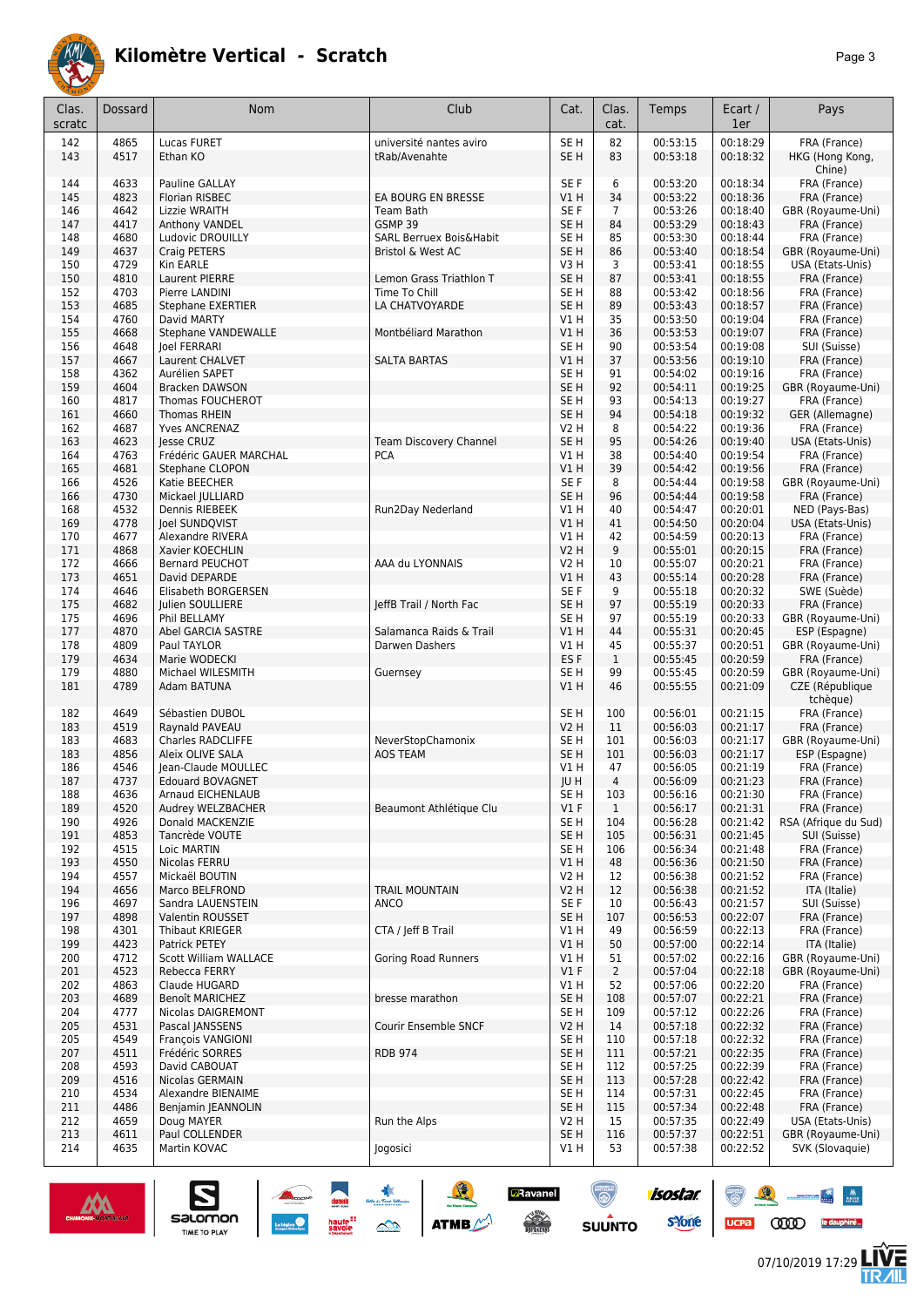

| Clas.<br>scratc | Dossard      | <b>Nom</b>                                              | Club                           | Cat.                               | Clas.<br>cat.         | Temps                | Ecart /<br>1er       | Pays                                 |
|-----------------|--------------|---------------------------------------------------------|--------------------------------|------------------------------------|-----------------------|----------------------|----------------------|--------------------------------------|
| 214             | 4785         | Rodolphe BACONNET                                       |                                | SE <sub>H</sub>                    | 117                   | 00:57:38             | 00:22:52             | FRA (France)                         |
| 216             | 4805         | Carel VAN HEERDEN                                       |                                | SE <sub>H</sub>                    | 118                   | 00:57:41             | 00:22:55             | GBR (Royaume-Uni)                    |
| 217             | 4629         | <b>Edmond KOLLY</b>                                     | <b>CAS Moleson</b>             | V3H                                | $\overline{4}$        | 00:57:51             | 00:23:05             | SUI (Suisse)                         |
| 218<br>219      | 4736<br>4748 | Marcellin LAURENDEAU-HERIN<br><b>Sebastien MAYER</b>    | <b>ECLA Albi</b>               | JU H<br>V1 H                       | 5<br>54               | 00:57:56<br>00:58:05 | 00:23:10<br>00:23:19 | FRA (France)<br>FRA (France)         |
| 220             | 4652         | Marcilei PEREIRA LOBATO                                 | <b>CANI PRO TEAM</b>           | <b>V2 H</b>                        | 16                    | 00:58:10             | 00:23:24             | BRA (Brésil)                         |
| 221             | 4539         | Jon FIELDEN                                             |                                | V1 H                               | 55                    | 00:58:11             | 00:23:25             | GBR (Royaume-Uni)                    |
| 222             | 4661         | Jean-Manuel GUTIERREZ                                   | <b>BEAUMONT ATHLETIQUE CLU</b> | V1H                                | 56                    | 00:58:17             | 00:23:31             | FRA (France)                         |
| 223             | 4528         | François LOCUSSOL                                       | Beaumont Athlétique Clu        | SE <sub>H</sub>                    | 119                   | 00:58:18             | 00:23:32             | FRA (France)                         |
| 223             | 4786         | Anne Jan ROELEVELD                                      |                                | SE <sub>H</sub>                    | 119                   | 00:58:18             | 00:23:32             | NED (Pays-Bas)                       |
| 225<br>226      | 4670<br>4589 | <b>Florence BUCHS</b><br><b>Antoine MANTION</b>         | SCOTT - ANCO                   | ES <sub>F</sub><br>SE <sub>H</sub> | 2<br>121              | 00:58:19<br>00:58:20 | 00:23:33<br>00:23:34 | SUI (Suisse)<br>FRA (France)         |
| 227             | 4857         | Nicolas HEYRAUD                                         | TEAM LA CHARRETTE              | SE <sub>H</sub>                    | 122                   | 00:58:21             | 00:23:35             | FRA (France)                         |
| 228             | 4545         | <b>Edouard COURQUIN</b>                                 |                                | SE <sub>H</sub>                    | 123                   | 00:58:24             | 00:23:38             | FRA (France)                         |
| 229             | 4872         | Anne BARNABA                                            |                                | SE F                               | 11                    | 00:58:30             | 00:23:44             | FRA (France)                         |
| 230             | 4358         | Florian VATAGEOT                                        |                                | SE <sub>H</sub>                    | 124                   | 00:58:35             | 00:23:49             | FRA (France)                         |
| 231<br>232      | 4679<br>4353 | Clémence GINDRE<br>Jay DORREBOOM                        | <b>RCHJM</b>                   | SE F<br>V1 H                       | 12<br>57              | 00:58:42<br>00:58:43 | 00:23:56<br>00:23:57 | FRA (France)<br>AUS (Australie)      |
| 233             | 4852         | Alexandre BORRELLY                                      | <b>PIPC</b>                    | ES <sub>H</sub>                    | 11                    | 00:58:45             | 00:23:59             | FRA (France)                         |
| 234             | 4529         | Jeroen WOLTINGE                                         | Ultrarun-Store                 | SE <sub>H</sub>                    | 125                   | 00:58:46             | 00:24:00             | NED (Pays-Bas)                       |
| 235             | 4421         | Lionel AVET                                             |                                | V1 H                               | 58                    | 00:58:49             | 00:24:03             | FRA (France)                         |
| 235             | 4547         | Franck BOFFO                                            |                                | <b>V2 H</b>                        | 17                    | 00:58:49             | 00:24:03             | FRA (France)                         |
| 237<br>238      | 4704<br>4622 | Pierre REY-MILLET<br>Christian PRESTEGARD               | Loen Active                    | <b>V2 H</b><br>V3H                 | 18<br>5               | 00:58:52<br>00:59:03 | 00:24:06<br>00:24:17 | FRA (France)<br>NOR (Norvège)        |
| 239             | 4348         | Stephen DHAM                                            | <b>SAN 10</b>                  | SE <sub>H</sub>                    | 126                   | 00:59:10             | 00:24:24             | FRA (France)                         |
| 240             | 4302         | Nicolas KOTLYAR                                         |                                | VIH                                | 59                    | 00:59:11             | 00:24:25             | FRA (France)                         |
| 241             | 4639         | Mika SAVOLAINEN                                         | Samba Trail Running Clu        | V1 H                               | 60                    | 00:59:18             | 00:24:32             | FIN (Finlande)                       |
| 242             | 4614         | <b>Michal BRYXI</b>                                     |                                | SE <sub>H</sub>                    | 127                   | 00:59:19             | 00:24:33             | CZE (République                      |
| 243             | 4779         | Joaquim CAPELA                                          | Kaninos                        | V1H                                | 61                    | 00:59:21             | 00:24:35             | tchèque)<br>POR (Portugal)           |
| 244             | 4793         | Dimitri BECK                                            |                                | SE <sub>H</sub>                    | 128                   | 00:59:22             | 00:24:36             | FRA (France)                         |
| 244             | 4867         | Daniel TEYPAZ                                           | prazde lys sommand ski         | V1H                                | 62                    | 00:59:22             | 00:24:36             | FRA (France)                         |
| 246             | 4938         | Christophe AUBONNET                                     | Aix Triathlon                  | V1H                                | 63                    | 00:59:33             | 00:24:47             | FRA (France)                         |
| 247             | 4567         | <b>Benjamin THILION</b>                                 |                                | SE <sub>H</sub>                    | 129                   | 00:59:36             | 00:24:50             | <b>BEL</b> (Belgique)                |
| 248             | 4562         | Jonathan COURT                                          |                                | VIH                                | 64                    | 00:59:37             | 00:24:51             | GBR (Royaume-Uni)                    |
| 249<br>250      | 4884<br>4431 | Kate MAPHAM<br>Cyril ANDRE                              | NA                             | SE F<br>SE <sub>H</sub>            | 13<br>130             | 00:59:46<br>00:59:48 | 00:25:00<br>00:25:02 | RSA (Afrique du Sud)<br>FRA (France) |
| 251             | 4616         | Hugo Enrique PRECIADO FARIAS                            | Les Chèvres folles du M        | SE <sub>H</sub>                    | 131                   | 00:59:51             | 00:25:05             | MEX (Mexique)                        |
| 252             | 4424         | Roger CORBETT                                           | Serpentine                     | <b>V2 H</b>                        | 19                    | 00:59:55             | 00:25:09             | GBR (Royaume-Uni)                    |
| 253             | 4829         | Eddy MOLLON                                             |                                | SE <sub>H</sub>                    | 132                   | 01:00:01             | 00:25:15             | FRA (France)                         |
| 254             | 4418         | Rémy SEGUIN                                             | Corcy Endurance                | V1H                                | 65                    | 01:00:04             | 00:25:18             | FRA (France)                         |
| 255<br>256      | 4506<br>4618 | Jean-Noël MOGENIER<br>Christian Ulrich Dahlgaard HANSEN | Sougey Team                    | V1H<br>SE <sub>H</sub>             | 66<br>133             | 01:00:07<br>01:00:10 | 00:25:21<br>00:25:24 | FRA (France)<br>DEN (Danemark)       |
| 257             | 4742         | Andrew EINHORN                                          |                                | SE <sub>H</sub>                    | 134                   | 01:00:14             | 00:25:28             | RSA (Afrique du Sud)                 |
| 258             | 4688         | <b>Thibaut BREUILLE</b>                                 |                                | SE <sub>H</sub>                    | 135                   | 01:00:20             | 00:25:34             | FRA (France)                         |
| 259             | 4354         | Michel AMIRAL                                           | <b>VESUBIE TRAIL CLUB</b>      | V3H                                | 6                     | 01:00:22             | 00:25:36             | FRA (France)                         |
| 259<br>261      | 4591<br>4388 | Eric SOUSSAN<br><b>Gwenael DUPUIS</b>                   | <b>VESUBIE TRAIL CLUB 06</b>   | V2 H<br>V1 H                       | 20<br>67              | 01:00:22             | 00:25:36             | FRA (France)                         |
| 261             | 4854         | Romain ROUMEGOUX                                        | Albi Triathlon                 | SE H                               | 136                   | 01:00:23<br>01:00:23 | 00:25:37<br>00:25:37 | FRA (France)<br>FRA (France)         |
| 263             | 4738         | Rémi QUINTON                                            |                                | JU H                               | 6                     | 01:00:26             | 00:25:40             | FRA (France)                         |
| 264             | 4303         | <b>Tanguy MORVAN</b>                                    | Orval No Limit                 | SE <sub>H</sub>                    | 137                   | 01:00:27             | 00:25:41             | FRA (France)                         |
| 265             | 4757         | Aurore JARLIER                                          | Gfca Ajaccio                   | SE F                               | 14                    | 01:00:30             | 00:25:44             | FRA (France)                         |
| 266<br>266      | 4578<br>4580 | Christophe GUILLAUD<br>Emilie GEHIN                     | cohm                           | SE <sub>H</sub><br>SE F            | 138<br>15             | 01:00:37<br>01:00:37 | 00:25:51<br>00:25:51 | FRA (France)<br>FRA (France)         |
| 268             | 4425         | Sylvain DESON                                           |                                | V1 H                               | 68                    | 01:00:40             | 00:25:54             | FRA (France)                         |
| 269             | 4435         | Daniel TURIN                                            |                                | V1 H                               | 69                    | 01:00:45             | 00:25:59             | SUI (Suisse)                         |
| 270             | 4772         | Jerome TURRI                                            |                                | V1 H                               | 70                    | 01:00:46             | 00:26:00             | FRA (France)                         |
| 271             | 4357         | Andrea ELISCHEROVA                                      | Koliba u Jogošíka              | SE F                               | 16                    | 01:01:01             | 00:26:15             | SVK (Slovaquie)                      |
| 272<br>273      | 4403<br>4544 | Timothée BENARD<br>Romain DELIEUTRAZ                    | Time To Chill                  | JU H<br>SE H                       | $\overline{7}$<br>139 | 01:01:02<br>01:01:09 | 00:26:16<br>00:26:23 | FRA (France)<br>FRA (France)         |
| 274             | 4442         | Philippe WEISSBECK                                      |                                | SE H                               | 140                   | 01:01:11             | 00:26:25             | FRA (France)                         |
| 275             | 4561         | <b>Guillaume GUENIER</b>                                |                                | V1 H                               | 71                    | 01:01:16             | 00:26:30             | FRA (France)                         |
| 276             | 4702         | Valentin MUNIER                                         |                                | SE H                               | 141                   | 01:01:18             | 00:26:32             | FRA (France)                         |
| 277             | 4602         | Sandra GONINET                                          | LES PELEZIENNES                | SE F                               | 17                    | 01:01:23             | 00:26:37             | FRA (France)                         |
| 278<br>279      | 4305<br>4467 | <b>Bastien PIOLAT</b><br>Sébastien PATOZ                |                                | SE <sub>H</sub><br>SE <sub>H</sub> | 142<br>143            | 01:01:24<br>01:01:25 | 00:26:38<br>00:26:39 | FRA (France)<br>FRA (France)         |
| 279             | 4796         | João ALVES                                              | Kaninos                        | SE <sub>H</sub>                    | 143                   | 01:01:25             | 00:26:39             | POR (Portugal)                       |
| 281             | 4420         | Pierre INIGUEZ                                          | <b>YERRES AC</b>               | V1 H                               | 72                    | 01:01:26             | 00:26:40             | FRA (France)                         |
| 282             | 4787         | Christiane BOUQUET                                      |                                | V2F                                | $\mathbf{1}$          | 01:01:27             | 00:26:41             | SUI (Suisse)                         |
| 283             | 4540         | Carrie GIBSON                                           | Helm hill                      | $VI$ F                             | 3                     | 01:01:36             | 00:26:50             | GBR (Royaume-Uni)                    |
| 283             | 4575         | Marc SCHAULI                                            |                                | VIH                                | 73                    | 01:01:36             | 00:26:50             | FRA (France)                         |
| 285<br>286      | 4513<br>4624 | Tom HAWES<br>Enrico OLLIER                              |                                | V1 H<br>SE H                       | 74<br>145             | 01:01:47<br>01:01:50 | 00:27:01<br>00:27:04 | USA (Etats-Unis)<br>ITA (Italie)     |
| 287             | 4743         | Loic MOIROUD                                            | <b>AUCUN</b>                   | SE H                               | 146                   | 01:01:56             | 00:27:10             | FRA (France)                         |
| 288             | 4573         | Christopher SIMS                                        |                                | SE H                               | 147                   | 01:01:58             | 00:27:12             | GBR (Royaume-Uni)                    |
|                 |              |                                                         |                                |                                    |                       |                      |                      |                                      |

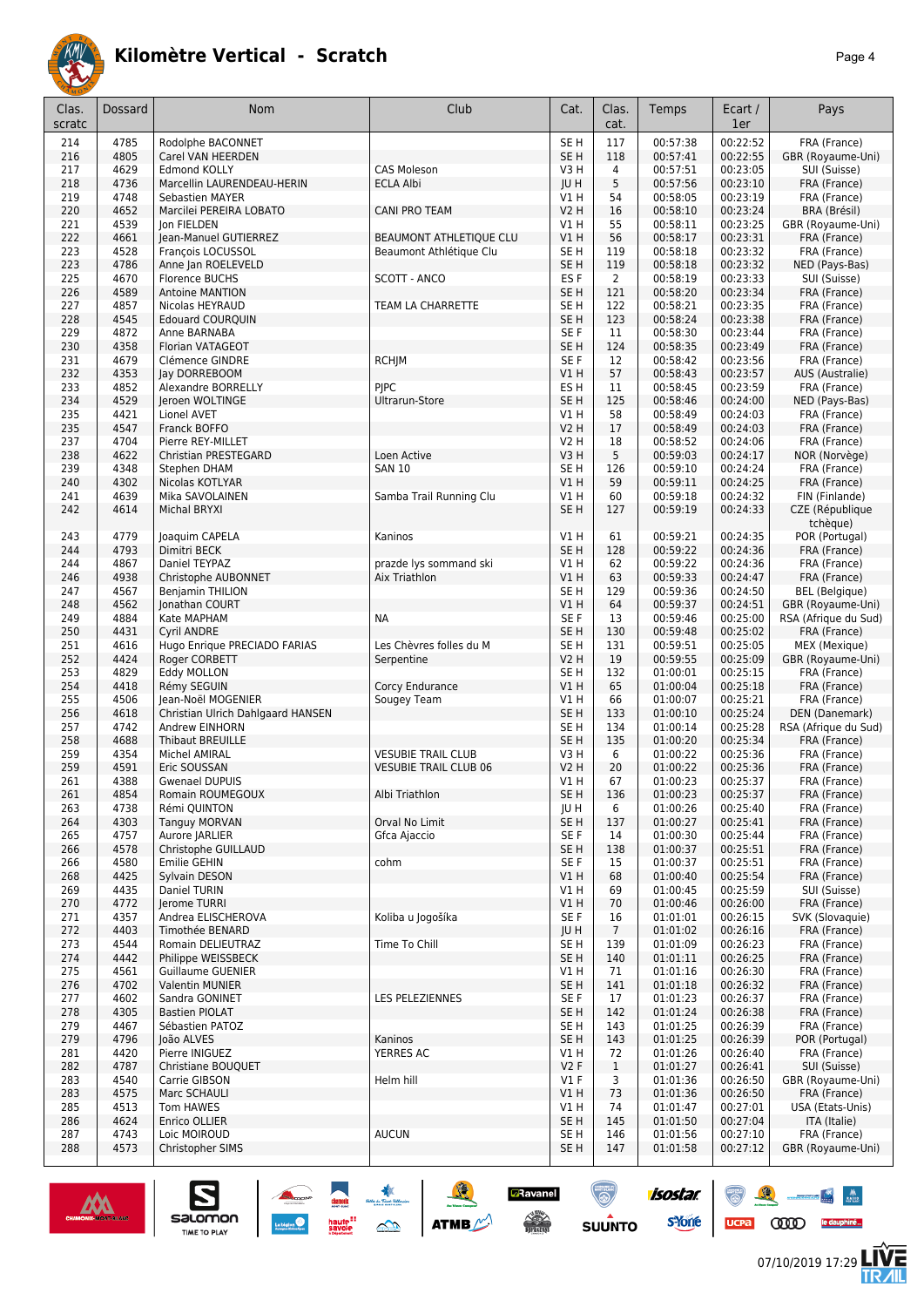

| Clas.<br>scratc | Dossard      | Nom                                             | Club                                             | Cat.                           | Clas.<br>cat.  | Temps                | Ecart /<br>1er       | Pays                              |
|-----------------|--------------|-------------------------------------------------|--------------------------------------------------|--------------------------------|----------------|----------------------|----------------------|-----------------------------------|
| 289             | 4807         | Gaetan LE BUHAN                                 |                                                  | SE <sub>H</sub>                | 148            | 01:02:01             | 00:27:15             | FRA (France)                      |
| 290             | 4620         | Simon MOFFAT                                    | Wakefield Triathlon Clu                          | SE <sub>H</sub>                | 149            | 01:02:02             | 00:27:16             | AUS (Australie)                   |
| 291             | 4530         | Claude GALLAY                                   | Parmelan                                         | V2 H                           | 21             | 01:02:03             | 00:27:17             | FRA (France)                      |
| 292             | 4468         | Andre PERINET                                   |                                                  | V3H                            | $\overline{7}$ | 01:02:04             | 00:27:18             | FRA (France)                      |
| 292<br>294      | 4570<br>4752 | Frédéric LUCKE<br>Cédric DUBOL                  | Coureurs du Dimanche BE<br><b>DSA PONTARLIER</b> | V2 H<br>SE <sub>H</sub>        | 22<br>150      | 01:02:04<br>01:02:14 | 00:27:18<br>00:27:28 | FRA (France)<br>SUI (Suisse)      |
| 295             | 4518         | Georgina SMITH                                  |                                                  | SE F                           | 18             | 01:02:15             | 00:27:29             | GBR (Royaume-Uni)                 |
| 296             | 4419         | Loic THIRION LOPEZ                              | running bords de l'ogno                          | V1H                            | 75             | 01:02:16             | 00:27:30             | FRA (France)                      |
| 297             | 4714         | Thomas BOUEXIERE                                | CAF Léman                                        | SE <sub>H</sub>                | 151            | 01:02:28             | 00:27:42             | FRA (France)                      |
| 298             | 4885         | Alizée PERRAD                                   | Racing Club Haut Jura M                          | JU F                           | $\mathbf{1}$   | 01:02:29             | 00:27:43             | FRA (France)                      |
| 299             | 4571         | Wouter VAN DEN BOSCH                            |                                                  | SE <sub>H</sub>                | 152            | 01:02:31             | 00:27:45             | NED (Pays-Bas)                    |
| 300             | 4686         | Rachael GOOBERMAN-HILL                          |                                                  | V1F                            | $\overline{4}$ | 01:02:33             | 00:27:47             | GBR (Royaume-Uni)                 |
| 301<br>302      | 4621<br>4780 | Jerome LAYE<br><b>Nicolas DUPRES</b>            | EAPE                                             | V1 H<br>VIH                    | 76<br>77       | 01:02:41<br>01:02:43 | 00:27:55<br>00:27:57 | FRA (France)<br>FRA (France)      |
| 303             | 4458         | Nicolas CLAUDEL                                 |                                                  | V1 H                           | 78             | 01:02:44             | 00:27:58             | FRA (France)                      |
| 304             | 4477         | Ludovic KRAWIEC                                 | Association enfants du                           | VIH                            | 79             | 01:03:04             | 00:28:18             | FRA (France)                      |
| 304             | 4813         | Christophe MORIN                                |                                                  | V2 H                           | 23             | 01:03:04             | 00:28:18             | FRA (France)                      |
| 306             | 4538         | <b>Florentine RAFFARD</b>                       |                                                  | ES <sub>F</sub>                | 3              | 01:03:10             | 00:28:24             | FRA (France)                      |
| 307             | 4350         | Jean-Michel LECOINTE                            | Selestat centre Alsace                           | V2 H                           | 24             | 01:03:14             | 00:28:28             | FRA (France)                      |
| 308             | 4610         | <b>Bernard PICHON</b>                           | Asvel Athlé                                      | V3H                            | 8              | 01:03:30             | 00:28:44             | FRA (France)                      |
| 309<br>310      | 4505<br>4615 | Pierre Guy JOANDEL<br>Jackson GRIFFITH          | Beirut Marathon Associa                          | SE H<br>V1H                    | 153<br>80      | 01:03:33<br>01:03:34 | 00:28:47<br>00:28:48 | FRA (France)<br>GBR (Royaume-Uni) |
| 311             | 4612         | Gregorio MARTINEZ                               |                                                  | SE <sub>H</sub>                | 154            | 01:03:35             | 00:28:49             | FRA (France)                      |
| 312             | 4694         | Christian KEMP                                  | <b>CSL</b>                                       | V1H                            | 81             | 01:03:37             | 00:28:51             | LUX (Luxembourg)                  |
| 313             | 4569         | Eric MARTIN                                     | Samoens trail Tour                               | V2 H                           | 25             | 01:03:40             | 00:28:54             | FRA (France)                      |
| 314             | 4537         | François LAIZE                                  | Saleve Trail                                     | V1H                            | 82             | 01:03:47             | 00:29:01             | FRA (France)                      |
| 315             | 4676         | Jean-François FRICK                             | US MARQUETTE                                     | SE <sub>H</sub>                | 155            | 01:03:50             | 00:29:04             | FRA (France)                      |
| 316             | 4426         | Gabrielle HEYER<br>Catherine LITHERLAND         | <b>CMBM</b>                                      | SE F                           | 19             | 01:03:53             | 00:29:07             | FRA (France)                      |
| 317<br>318      | 4524<br>4554 | Michel GOUX                                     | Pennine Fell Runners                             | $VI$ F<br>V3H                  | 5<br>$9\,$     | 01:03:55<br>01:04:02 | 00:29:09<br>00:29:16 | GBR (Royaume-Uni)<br>FRA (France) |
| 319             | 4876         | Damien LUCAS                                    | ELAN DU PORZAY                                   | SE <sub>H</sub>                | 156            | 01:04:05             | 00:29:19             | FRA (France)                      |
| 320             | 4566         | <b>Bastien BAUDIN</b>                           | Time to Chill                                    | SE <sub>H</sub>                | 157            | 01:04:08             | 00:29:22             | FRA (France)                      |
| 321             | 4434         | Maxime RIQUET                                   |                                                  | SE <sub>H</sub>                | 158            | 01:04:10             | 00:29:24             | FRA (France)                      |
| 322             | 4695         | <b>Bernard FARSY</b>                            | CHAMONIX MONT BLANC MAR                          | V3H                            | 10             | 01:04:15             | 00:29:29             | FRA (France)                      |
| 323             | 4543         | <b>Teddy GREGOIRE</b>                           |                                                  | SE <sub>H</sub>                | 159            | 01:04:20             | 00:29:34             | FRA (France)                      |
| 324<br>324      | 4344<br>4821 | Patrick CHALUMEAU<br>Stéphane FLUELI            | Flüx Team                                        | <b>V2 H</b><br>V1 H            | 26<br>83       | 01:04:33<br>01:04:33 | 00:29:47<br>00:29:47 | FRA (France)<br>SUI (Suisse)      |
| 326             | 4678         | Florent BESNIER                                 |                                                  | SE <sub>H</sub>                | 160            | 01:04:35             | 00:29:49             | FRA (France)                      |
| 327             | 4596         | Eric VALENTIN                                   |                                                  | V2 H                           | 27             | 01:04:37             | 00:29:51             | FRA (France)                      |
| 328             | 4484         | Marie LARDANS                                   |                                                  | SE F                           | 20             | 01:04:40             | 00:29:54             | FRA (France)                      |
| 329             | 4574         | Pierre-Yves CHAYS                               |                                                  | V4 H                           | $\mathbf{1}$   | 01:04:49             | 00:30:03             | FRA (France)                      |
| 330             | 4502         | Johann LEBARQ                                   |                                                  | SE <sub>H</sub>                | 161            | 01:04:50             | 00:30:04             | FRA (France)                      |
| 331<br>332      | 4560<br>4568 | Bernard BOYE<br>Marc SAWAYA                     |                                                  | V2 H<br>SE <sub>H</sub>        | 28<br>162      | 01:04:52<br>01:04:57 | 00:30:06<br>00:30:11 | FRA (France)<br>FRA (France)      |
| 333             | 4563         | Julien MENDES                                   |                                                  | SE <sub>H</sub>                | 163            | 01:05:02             | 00:30:16             | FRA (France)                      |
| 334             | 4630         | Christophe AVANTURIER                           |                                                  | V1 H                           | 84             | 01:05:22             | 00:30:36             | FRA (France)                      |
| 335             | 4352         | Sylvain STANISIERE                              |                                                  | V1 H                           | 85             | 01:05:28             | 00:30:42             | FRA (France)                      |
| 336             | 4579         | Noé LIGER                                       | Team Ivanoé / Vosg'Runn                          | <b>V1 H</b>                    | 86             | 01:05:33             | 00:30:47             | FRA (France)                      |
| 337             | 4949         | Adrien BAIGUE                                   |                                                  | SE <sub>H</sub>                | 164            | 01:05:36             | 00:30:50             | FRA (France)                      |
| 338             | 4707<br>4448 | <b>Bertrand LELLOUCHE</b><br>Luc BUCAMP         | TEAM GUIDETTI NORDIC HO                          | <b>V2 H</b><br><b>V2 H</b>     | 29             | 01:05:38<br>01:05:50 | 00:30:52<br>00:31:04 | FRA (France)<br>FRA (France)      |
| 339<br>340      | 4331         | Stéphanie MUFFAT                                | <b>DREAM TEAM</b>                                | SE F                           | 30<br>21       | 01:05:52             | 00:31:06             | FRA (France)                      |
| 341             | 4346         | Vincent PUJOL                                   |                                                  | V2 H                           | 31             | 01:05:53             | 00:31:07             | FRA (France)                      |
| 342             | 4536         | Paul CHRISTIAN                                  | @run p.r.c                                       | SE <sub>H</sub>                | 165            | 01:05:59             | 00:31:13             | GBR (Royaume-Uni)                 |
| 343             | 4429         | Laurent MERCEY                                  |                                                  | SE H                           | 166            | 01:06:00             | 00:31:14             | FRA (France)                      |
| 344             | 4349         | Mickaël MINELLA                                 | running bords de l'ogno                          | V1 H                           | 87             | 01:06:03             | 00:31:17             | FRA (France)                      |
| 345             | 4497         | Sean CASEY                                      | <b>Ouatz-Trotters</b>                            | SE <sub>H</sub><br><b>V2 H</b> | 167<br>32      | 01:06:10<br>01:06:11 | 00:31:24<br>00:31:25 | USA (Etats-Unis)<br>FRA (France)  |
| 346<br>347      | 4674<br>4501 | <b>Hubert HOELTZEL</b><br>Jean Philippe JOURNET |                                                  | SE <sub>H</sub>                | 168            | 01:06:14             | 00:31:28             | FRA (France)                      |
| 348             | 4701         | Jean-Philippe SACHOT                            |                                                  | V1H                            | 88             | 01:06:24             | 00:31:38             | FRA (France)                      |
| 349             | 4367         | Andréa BLANDIN-BEZIN                            | Entente Jura Centre Ath                          | ES <sub>F</sub>                | 4              | 01:06:27             | 00:31:41             | FRA (France)                      |
| 350             | 4408         | Rachel BADDELEY                                 |                                                  | V1F                            | 6              | 01:06:37             | 00:31:51             | GBR (Royaume-Uni)                 |
| 351             | 4874         | Jean-Claude FERRANDO                            | speedy-club-de-Provence                          | V2 H                           | 33             | 01:06:39             | 00:31:53             | FRA (France)                      |
| 352             | 4490         | Oliver SMITH                                    |                                                  | SE <sub>H</sub>                | 169            | 01:06:40             | 00:31:54             | GBR (Royaume-Uni)                 |
| 353<br>354      | 4586<br>4347 | Luc MOREAU<br>Jean-René CARPENTIER              |                                                  | V2 H<br>SE <sub>H</sub>        | 34<br>170      | 01:06:42<br>01:06:47 | 00:31:56<br>00:32:01 | FRA (France)<br>FRA (France)      |
| 355             | 4355         | Fabien JULLIA                                   |                                                  | SE H                           | 171            | 01:06:48             | 00:32:02             | FRA (France)                      |
| 356             | 4443         | Alex ROBINI                                     |                                                  | V3 H                           | 11             | 01:06:49             | 00:32:03             | FRA (France)                      |
| 357             | 4791         | Laurent CARPENTIER                              |                                                  | SE H                           | 172            | 01:06:50             | 00:32:04             | FRA (France)                      |
| 358             | 4441         | Romain TAMBUZZO                                 |                                                  | SE <sub>H</sub>                | 173            | 01:06:51             | 00:32:05             | FRA (France)                      |
| 359             | 4883         | Yohan MONROCO                                   |                                                  | JU H                           | 8              | 01:06:52             | 00:32:06             | FRA (France)                      |
| 360<br>361      | 4427<br>4459 | John MUNRO<br>Sylvain CREIS                     | Usa Liévin                                       | <b>V2 H</b><br>SE H            | 35<br>174      | 01:07:03<br>01:07:04 | 00:32:17<br>00:32:18 | GBR (Royaume-Uni)<br>FRA (France) |
| 362             | 4608         | Claude HACHAIR                                  |                                                  | <b>V2 H</b>                    | 36             | 01:07:21             | 00:32:35             | FRA (France)                      |
| 363             | 4527         | Remy PARROT                                     | AMEPS NPDC                                       | SE H                           | 175            | 01:07:29             | 00:32:43             | FRA (France)                      |
|                 |              |                                                 |                                                  |                                |                |                      |                      |                                   |

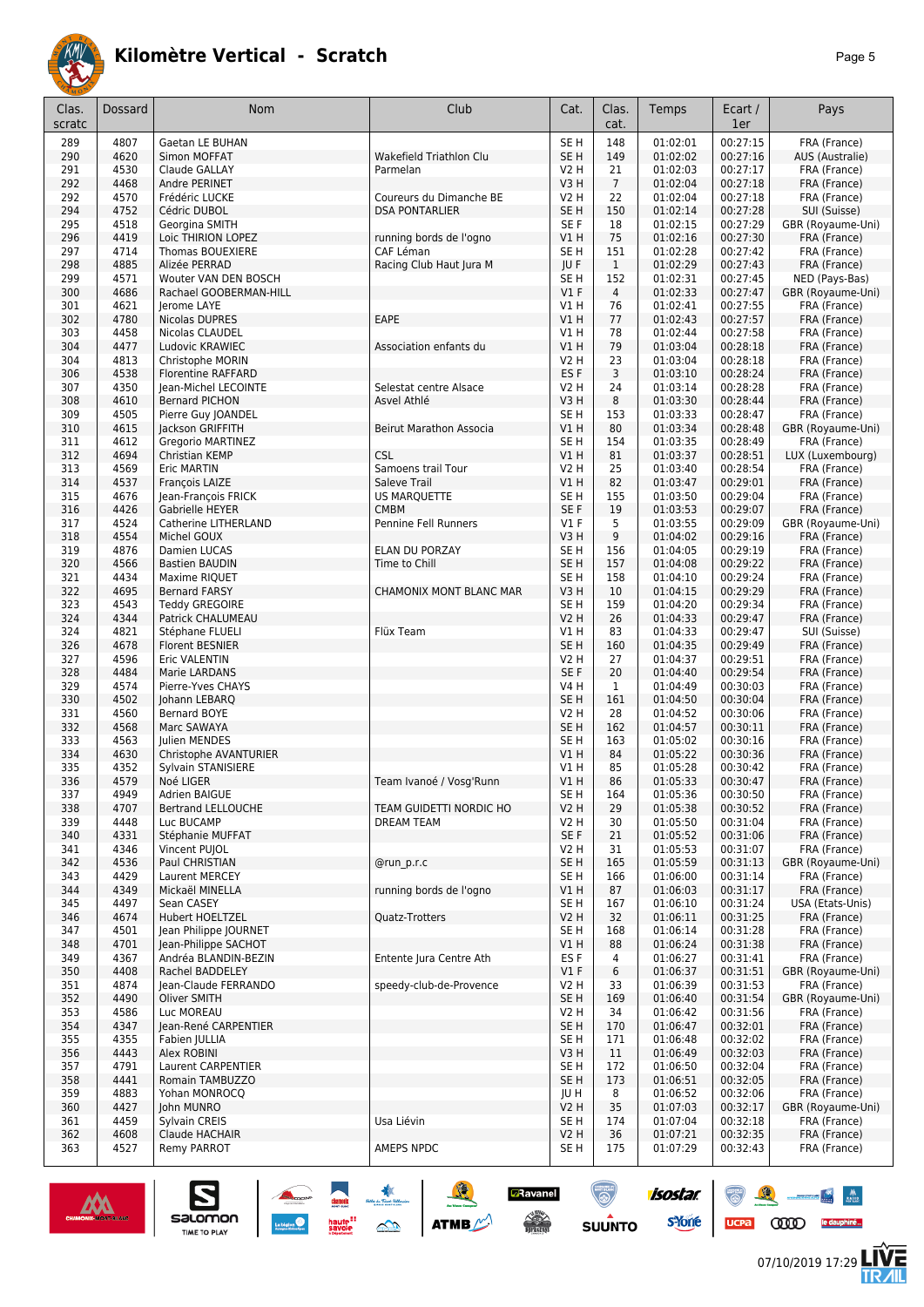

| Clas.<br>scratc | Dossard      | Nom                                            | Club                        | Cat.                               | Clas.<br>cat.  | Temps                | Ecart /<br>1er       | Pays                                  |
|-----------------|--------------|------------------------------------------------|-----------------------------|------------------------------------|----------------|----------------------|----------------------|---------------------------------------|
| 363             | 4551         | Christophe PEYRAT-ARMANDY                      |                             | <b>V2 H</b>                        | 37             | 01:07:29             | 00:32:43             | FRA (France)                          |
| 365             | 4356         | Frédéric MEYER                                 | Run'in Ambassadeur - CT     | V1H                                | 89             | 01:07:38             | 00:32:52             | FRA (France)                          |
| 365             | 4406         | Sebastien FLOURY                               | <b>CMBM</b>                 | V2 H                               | 38             | 01:07:38             | 00:32:52             | FRA (France)                          |
| 365             | 4439         | <b>Stephane DANIEL</b>                         | <b>VESUBIE TRAIL CLUB</b>   | V1H                                | 89             | 01:07:38             | 00:32:52             | FRA (France)                          |
| 368             | 4409         | <b>Guillaume MORNE</b>                         |                             | V1H                                | 91             | 01:07:44             | 00:32:58             | FRA (France)                          |
| 368             | 4535         | Rafael AQUINO LEAL                             | <b>CANI PRO TEAM</b>        | SE <sub>H</sub>                    | 176            | 01:07:44             | 00:32:58             | BRA (Brésil)                          |
| 370<br>370      | 4376<br>4463 | Victor O'CALLAGHAN<br>David CISSE              |                             | SE H<br>VIH                        | 177<br>92      | 01:07:47<br>01:07:47 | 00:33:01<br>00:33:01 | ESP (Espagne)<br>FRA (France)         |
| 372             | 4436         | Isabel BATTAGLIA                               |                             | $VI$ F                             | $\overline{7}$ | 01:07:50             | 00:33:04             | FRA (France)                          |
| 373             | 4700         | Mathias JORIS                                  |                             | SE <sub>H</sub>                    | 178            | 01:07:54             | 00:33:08             | SUI (Suisse)                          |
| 374             | 4875         | Chris COOUEREL                                 | kms de l'esperance          | SE <sub>H</sub>                    | 179            | 01:07:59             | 00:33:13             | FRA (France)                          |
| 375             | 4407         | Lidia CAULI                                    | <b>Courmayeur Trailers</b>  | SE F                               | 22             | 01:08:09             | 00:33:23             | ITA (Italie)                          |
| 376             | 4479         | Thibaut HAECKLER                               |                             | SE <sub>H</sub>                    | 180            | 01:08:10             | 00:33:24             | FRA (France)                          |
| 377             | 4816         | Raphael DELCOURT                               |                             | VIH                                | 93             | 01:08:14             | 00:33:28             | <b>BEL</b> (Belgique)                 |
| 378             | 4400         | Nicolas KOSSONOGOW                             |                             | V2 H                               | 39             | 01:08:15             | 00:33:29             | FRA (France)                          |
| 379<br>380      | 4585<br>4871 | Karim REY<br>Nacera AIT HAMADOUCHE             | rajasport                   | VIH<br>$VI$ F                      | 94<br>8        | 01:08:28<br>01:08:31 | 00:33:42<br>00:33:45 | SUI (Suisse)<br>FRA (France)          |
| 381             | 4411         | Bjørn JOHANNESSEN                              | Kondis                      | V1 H                               | 95             | 01:08:34             | 00:33:48             | NOR (Norvège)                         |
| 382             | 4485         | Bruno JEANNOLIN                                |                             | V1 H                               | 96             | 01:08:38             | 00:33:52             | FRA (France)                          |
| 383             | 4713         | James SKEATE                                   |                             | V1 H                               | 97             | 01:08:40             | 00:33:54             | GBR (Royaume-Uni)                     |
| 384             | 4552         | Anthony LEPAUL                                 |                             | SE <sub>H</sub>                    | 181            | 01:08:46             | 00:34:00             | FRA (France)                          |
| 385             | 4584         | Kasia WOLSKA                                   |                             | SE <sub>F</sub>                    | 23             | 01:08:47             | 00:34:01             | POL (Pologne)                         |
| 386             | 4422         | Cong MA                                        | Geneva Runners              | SE F                               | 24             | 01:08:51             | 00:34:05             | CHN (Chine)                           |
| 387             | 4316         | Nicolas FONTAINE                               |                             | SE <sub>H</sub>                    | 182            | 01:08:55             | 00:34:09             | <b>BEL</b> (Belgique)                 |
| 388             | 4724         | Frederic JOUBERT                               |                             | V1H                                | 98             | 01:09:01             | 00:34:15             | FRA (France)                          |
| 389<br>390      | 4379<br>4368 | Thomas HULTERMANS<br>Matthieu NICOD            |                             | SE <sub>H</sub><br>SE <sub>H</sub> | 183<br>184     | 01:09:04<br>01:09:13 | 00:34:18<br>00:34:27 | NED (Pays-Bas)                        |
| 391             | 4498         | Patrick ZEN                                    |                             | <b>V2 H</b>                        | 40             | 01:09:16             | 00:34:30             | FRA (France)<br>FRA (France)          |
| 392             | 4706         | Fredelina YONG                                 | Carnethy Hill Running C     | $VI$ F                             | 9              | 01:09:17             | 00:34:31             | GBR (Royaume-Uni)                     |
| 393             | 4632         | Cedric ALFONSO                                 |                             | SE <sub>H</sub>                    | 185            | 01:09:20             | 00:34:34             | SUI (Suisse)                          |
| 393             | 4818         | Julien MASSONNAT                               |                             | SE H                               | 185            | 01:09:20             | 00:34:34             | FRA (France)                          |
| 395             | 4310         | Nicolas POUPON                                 | pichet Michel club          | V1 H                               | 99             | 01:09:21             | 00:34:35             | FRA (France)                          |
| 396             | 4866         | Florian KUNCKLER                               |                             | SE <sub>H</sub>                    | 187            | 01:09:23             | 00:34:37             | FRA (France)                          |
| 397             | 4771         | Etienne FAIVRE                                 |                             | V1H                                | 100            | 01:09:25             | 00:34:39             | FRA (France)                          |
| 398             | 4330         | Loic ARMANGE                                   |                             | SE <sub>H</sub>                    | 188            | 01:09:31             | 00:34:45             | FRA (France)                          |
| 399<br>400      | 4450<br>4377 | Camille HANICOTTE<br>Claudiu SFETCU            |                             | SE F<br>SE <sub>H</sub>            | 25<br>189      | 01:09:36<br>01:10:06 | 00:34:50<br>00:35:20 | FRA (France)<br>ROU (Roumanie)        |
| 401             | 4481         | Joanna BRIGHAM                                 |                             | SE F                               | 26             | 01:10:20             | 00:35:34             | FRA (France)                          |
| 401             | 4609         | Isabelle GRANDJACQUES                          |                             | V2F                                | $\overline{2}$ | 01:10:20             | 00:35:34             | FRA (France)                          |
| 403             | 4831         | <b>Toby GRICE</b>                              | Guernsey                    | VIH                                | 101            | 01:10:22             | 00:35:36             | GBR (Royaume-Uni)                     |
| 404             | 4625         | Sylvain TISSOT                                 |                             | SE <sub>H</sub>                    | 190            | 01:10:28             | 00:35:42             | FRA (France)                          |
| 405             | 4798         | Nicolas PENTCHEFF                              |                             | SE <sub>H</sub>                    | 191            | 01:10:30             | 00:35:44             | FRA (France)                          |
| 406             | 4391         | <b>Bertrand ZAPPALA</b>                        |                             | SE H                               | 192            | 01:10:31             | 00:35:45             | <b>BEL</b> (Belgique)                 |
| 407             | 4454         | Jemma CHAPMAN                                  | Team dunerunner             | $VI$ F                             | 10             | 01:10:35             | 00:35:49             | GBR (Royaume-Uni)                     |
| 408<br>409      | 4559<br>4397 | Joao ALMEIDA<br>Elena ZANETTE DE GRAVISI       | Kaninos                     | V2 H<br>SE <sub>F</sub>            | 41<br>27       | 01:10:38<br>01:10:40 | 00:35:52<br>00:35:54 | POR (Portugal)<br>ITA (Italie)        |
| 410             | 4601         | <b>Bjørn BURAS</b>                             | <b>TRYSIL</b>               | V1 H                               | 102            | 01:11:00             | 00:36:14             | NOR (Norvège)                         |
| 411             | 4582         | Maksim MALYSHEV                                | <b>Trail Running School</b> | SE H                               | 193            | 01:11:07             | 00:36:21             | RUS (Russie)                          |
| 412             | 4693         | <b>Florian BRUCKER</b>                         | AS Ribeauvillé Athlerou     | SE H                               | 194            | 01:11:21             | 00:36:35             | FRA (France)                          |
| 413             | 4364         | Rémi DUPUIS                                    |                             | SE H                               | 195            | 01:11:31             | 00:36:45             | FRA (France)                          |
| 413             | 4428         | Philippe PONCIN                                | <b>Maratouristes Dreux</b>  | V3H                                | 12             | 01:11:31             | 00:36:45             | FRA (France)                          |
| 415             | 4394         | Emma HOUTERMAN                                 |                             | SE F                               | 28             | 01:12:01             | 00:37:15             | NED (Pays-Bas)                        |
| 416             | 4389         | Julie GUILLAUD                                 |                             | SE F                               | 29             | 01:12:02             | 00:37:16             | FRA (France)                          |
| 417<br>418      | 4728<br>4383 | Marion WUJEK MOREAU<br><b>Brigitte MOULLEC</b> |                             | SE F<br>$VI$ F                     | 30<br>11       | 01:12:08<br>01:12:13 | 00:37:22<br>00:37:27 | FRA (France)<br>FRA (France)          |
| 419             | 4619         | Dieter VERBEKE                                 |                             | SE H                               | 196            | 01:12:16             | 00:37:30             | <b>BEL</b> (Belgique)                 |
| 420             | 4555         | Jean Marie GAVEAU                              |                             | V1 H                               | 103            | 01:12:19             | 00:37:33             | FRA (France)                          |
| 421             | 4808         | Mxime DURAND                                   |                             | SE <sub>H</sub>                    | 197            | 01:12:25             | 00:37:39             | FRA (France)                          |
| 422             | 4415         | Sebastien TEREL                                |                             | SE H                               | 198            | 01:12:49             | 00:38:03             | FRA (France)                          |
| 423             | 4449         | Julie FRACHETTE                                |                             | ES <sub>F</sub>                    | 5              | 01:12:50             | 00:38:04             | FRA (France)                          |
| 424             | 4363         | Mario DUPONT                                   | Trek & Trail Bertrix        | V1 H                               | 104            | 01:13:09             | 00:38:23             | <b>BEL</b> (Belgique)                 |
| 425             | 4804         | Erwan ROUAUD                                   |                             | V1H                                | 105            | 01:13:10             | 00:38:24             | FRA (France)                          |
| 426             | 4451         | Bernd HARDEN                                   |                             | V2 H                               | 42             | 01:13:11             | 00:38:25             | SUI (Suisse)                          |
| 427<br>428      | 4329<br>4564 | Hana HOZZANKOVA<br>Rob HOLDEN                  | M.R.C.I.N.A.                | SE F<br>V2 H                       | 31<br>43       | 01:13:18<br>01:13:21 | 00:38:32<br>00:38:35 | SVK (Slovaquie)<br>GBR (Royaume-Uni)  |
| 428             | 4799         | Daniel MEUDEC                                  | HOP!                        | V2 H                               | 43             | 01:13:21             | 00:38:35             | FRA (France)                          |
| 430             | 4432         | Jerome PLANTAMURA                              |                             | SE H                               | 199            | 01:13:23             | 00:38:37             | FRA (France)                          |
| 431             | 4416         | <b>Emilien MARY</b>                            |                             | SE H                               | 200            | 01:13:29             | 00:38:43             | FRA (France)                          |
| 432             | 4489         | Alan DRILLOT                                   |                             | SE H                               | 201            | 01:13:30             | 00:38:44             | FRA (France)                          |
| 433             | 4414         | Poquet MERCE                                   | Pokosport                   | SE F                               | 32             | 01:13:40             | 00:38:54             | ESP (Espagne)                         |
| 434             | 4597         | Sylvain THIBERVILLE                            |                             | SE H                               | 202            | 01:13:47             | 00:39:01             | FRA (France)                          |
| 435             | 4307         | Olivia DUFRESNOY                               | Pays de Nemours Running     | SE F                               | 33             | 01:13:51             | 00:39:05             | FRA (France)                          |
| 436<br>437      | 4375<br>4382 | Stephane BIGLER<br>Marc NOOTENS                |                             | V1 H<br>V3H                        | 106<br>13      | 01:13:52<br>01:14:09 | 00:39:06<br>00:39:23 | FRA (France)<br><b>BEL</b> (Belgique) |
| 438             | 4504         | Claudio BREDY                                  |                             | V2 H                               | 45             | 01:14:18             | 00:39:32             | ITA (Italie)                          |
|                 |              |                                                |                             |                                    |                |                      |                      |                                       |

 $\frac{1}{\sqrt{2}}$ <br>ATMB $\frac{1}{2}$ 

**D**Ravanel

 $\begin{picture}(180,10) \put(0,0){\line(1,0){15}} \put(10,0){\line(1,0){15}} \put(10,0){\line(1,0){15}} \put(10,0){\line(1,0){15}} \put(10,0){\line(1,0){15}} \put(10,0){\line(1,0){15}} \put(10,0){\line(1,0){15}} \put(10,0){\line(1,0){15}} \put(10,0){\line(1,0){15}} \put(10,0){\line(1,0){15}} \put(10,0){\line(1,0){15}} \put(10,0){\line($ 

 $\bigcirc$ 

**SUUNTO** 



 $\sum_{\text{SALOMOM}}$ 

**August** 

*<u>Professor</u>* 

**CODO** le dauphiné...

 $\mathcal{R}$ 

ucpa

 $\frac{M}{2}$ 

/后<br>⁄IIL

isostar.

**s**Yone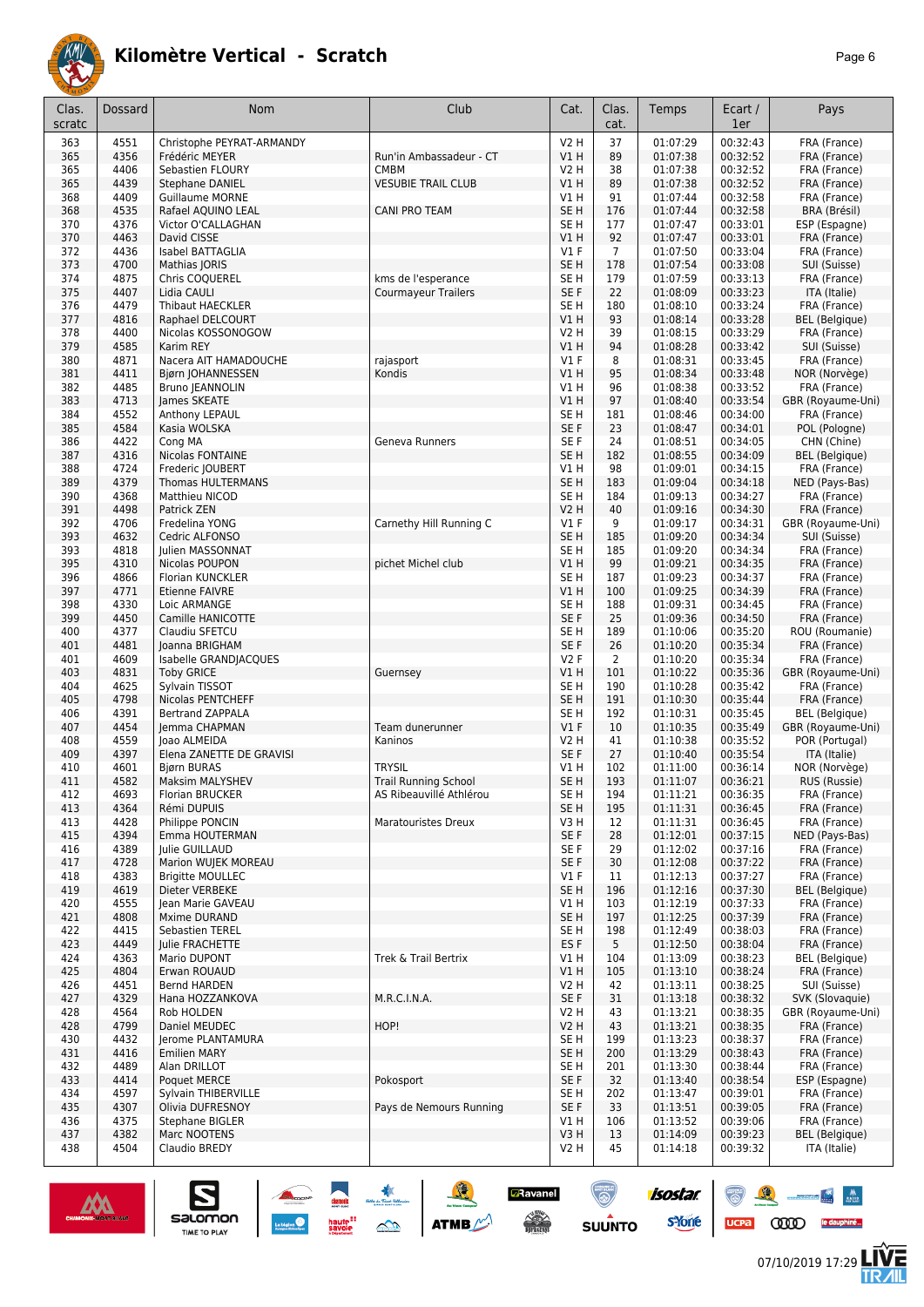

| Clas.<br>scratc | Dossard | Nom                          | Club                           | Cat.             | Clas.<br>cat.  | Temps    | Ecart /<br>1er | Pays                        |
|-----------------|---------|------------------------------|--------------------------------|------------------|----------------|----------|----------------|-----------------------------|
| 439             | 4460    | Patrick HALLE                | DEVOLUY TRAIL SPIRIT           | <b>V2 H</b>      | 46             | 01:14:23 | 00:39:37       | FRA (France)                |
| 440             | 4638    | Jiri NADHERA                 |                                | SE <sub>H</sub>  | 203            | 01:14:40 | 00:39:54       | CZE (République<br>tchèque) |
| 441             | 4334    | Benjamin HAECKLER            |                                | SE <sub>H</sub>  | 204            | 01:14:41 | 00:39:55       | FRA (France)                |
| 442             | 4343    | James KYLE                   | More Drink!                    | SE <sub>H</sub>  | 205            | 01:14:51 | 00:40:05       | GBR (Royaume-Uni)           |
| 443             | 4359    | Olivier TAMBUZZO             |                                | SE H             | 206            | 01:14:55 | 00:40:09       | FRA (France)                |
| 444             | 4396    | Liem PHAM                    |                                | SE <sub>H</sub>  | 207            | 01:14:59 | 00:40:13       | FRA (France)                |
|                 |         |                              |                                |                  |                |          |                |                             |
| 445             | 4794    | Michel BOURGEAT              |                                | V <sub>2</sub> H | 47             | 01:15:17 | 00:40:31       | FRA (France)                |
| 446             | 4342    | Georges LAMURE               |                                | V1H              | 107            | 01:15:20 | 00:40:34       | FRA (France)                |
| 447             | 4606    | Gilbert FROSSARD             |                                | V3H              | 14             | 01:15:54 | 00:41:08       | FRA (France)                |
| 448             | 4413    | Anne Jenny DVERGSDAL         |                                | V1F              | 12             | 01:16:05 | 00:41:19       | NOR (Norvège)               |
| 449             | 4496    | Sigbjørn NETLAND             | Kvinesdal IL                   | V1 H             | 108            | 01:16:08 | 00:41:22       | NOR (Norvège)               |
| 450             | 4402    | <b>Baptiste LEFORT</b>       |                                | SE H             | 208            | 01:16:17 | 00:41:31       | FRA (France)                |
| 451             | 4320    | André Michel HILY            |                                | <b>V4 H</b>      | $\overline{2}$ | 01:16:23 | 00:41:37       | FRA (France)                |
| 452             | 4465    | Nicolas RUSTAN               | <b>VESUBIE TRAIL CLUB 06</b>   | V1H              | 109            | 01:16:32 | 00:41:46       | FRA (France)                |
| 453             | 4595    | Jacques GHETTI               | vesubie trail club             | V <sub>2</sub> H | 48             | 01:16:49 | 00:42:03       | FRA (France)                |
| 454             | 4572    | Antoine JACQUIER             |                                | SE <sub>H</sub>  | 209            | 01:16:55 | 00:42:09       | GBR (Royaume-Uni)           |
| 455             | 4447    | Gilbert SERMET MAGDELAIN     |                                | V3H              | 15             | 01:16:57 | 00:42:11       | FRA (France)                |
| 456             | 4491    | Luke SMITH                   | Sandbagger                     | SE <sub>H</sub>  | 210            | 01:17:02 | 00:42:16       | GBR (Royaume-Uni)           |
| 457             | 4801    | Thierry SENNAT               |                                | V1H              | 110            | 01:17:03 | 00:42:17       | FRA (France)                |
| 458             | 4475    | Yannick LEQUEUX              |                                | V1H              | 111            | 01:17:12 | 00:42:26       | FRA (France)                |
| 459             | 4483    | Laurent LACROIX              |                                | <b>V2 H</b>      | 49             | 01:17:19 | 00:42:33       | FRA (France)                |
| 460             | 4321    | Jennifer JORDACHE            |                                | SE F             | 34             | 01:17:39 | 00:42:53       | CAN (Canada)                |
| 461             | 4548    | Jerome BOURET                | CO du sud de l'essonne         | SE H             | 211            | 01:17:41 | 00:42:55       | FRA (France)                |
|                 | 4455    | <b>Claudie FIGUERAS</b>      |                                | V3F              |                |          | 00:42:59       |                             |
| 462             |         |                              |                                |                  | $\mathbf{1}$   | 01:17:45 |                | FRA (France)                |
| 463             | 4878    | Ionathan ZIECIK              |                                | SE <sub>H</sub>  | 212            | 01:18:08 | 00:43:22       | FRA (France)                |
| 464             | 4360    | <b>Bernard CROUZET</b>       | runmols                        | V <sub>2</sub> H | 50             | 01:18:28 | 00:43:42       | FRA (France)                |
| 465             | 4438    | Romain MANUBY                |                                | SE <sub>H</sub>  | 213            | 01:18:34 | 00:43:48       | FRA (France)                |
| 466             | 4340    | Arnaud BESANCENOT            |                                | SE <sub>H</sub>  | 214            | 01:18:44 | 00:43:58       | FRA (France)                |
| 467             | 4341    | Aurelien BESANCENOT          |                                | SE <sub>H</sub>  | 215            | 01:18:51 | 00:44:05       | FRA (France)                |
| 468             | 4474    | Jérémy John HUGONNET         |                                | SE <sub>H</sub>  | 216            | 01:19:01 | 00:44:15       | FRA (France)                |
| 469             | 4333    | Jerome GERELLI               |                                | SE <sub>H</sub>  | 217            | 01:19:17 | 00:44:31       | FRA (France)                |
| 470             | 4970    | Aileen YONG                  | <b>BORNEO ULTRA TRAILS S/B</b> | V1F              | 13             | 01:19:21 | 00:44:35       | MAS (Malaisie)              |
| 471             | 4873    | Laurent BIHR                 |                                | <b>V2 H</b>      | 51             | 01:19:23 | 00:44:37       | FRA (France)                |
| 472             | 4507    | Rose PESSEY                  |                                | ES <sub>F</sub>  | 6              | 01:19:32 | 00:44:46       | FRA (France)                |
| 473             | 4830    | Daniel LEFILS                |                                | V2 H             | 52             | 01:19:46 | 00:45:00       | FRA (France)                |
| 474             | 4370    | <b>Basil GEOGHEGAN</b>       |                                | V2 H             | 53             | 01:19:48 | 00:45:02       | IRL (Irlande)               |
| 475             | 4309    | Olivier ROUBY                |                                | V1 H             | 112            | 01:19:49 | 00:45:03       | FRA (France)                |
| 476             | 4369    | Fany LAZZARANO               |                                | SE F             | 35             | 01:19:51 | 00:45:05       | FRA (France)                |
|                 | 4472    |                              |                                | $VI$ F           | 14             |          |                |                             |
| 477             |         | Rebecca CULLINANE            |                                |                  |                | 01:20:02 | 00:45:16       | GBR (Royaume-Uni)           |
| 478             | 4599    | Genefer ARCHER               |                                | SE <sub>F</sub>  | 36             | 01:20:05 | 00:45:19       | GBR (Royaume-Uni)           |
| 479             | 4471    | <b>Christian CULLINANE</b>   |                                | V1H              | 113            | 01:20:18 | 00:45:32       | GBR (Royaume-Uni)           |
| 480             | 4470    | Khédoudja TROUILLOT          |                                | V3F              | $\overline{2}$ | 01:20:33 | 00:45:47       | FRA (France)                |
| 481             | 4380    | Sandrine D'ENGENIERES        |                                | $VI$ F           | 15             | 01:21:19 | 00:46:33       | FRA (France)                |
| 482             | 4607    | Fabien VOUAUX                |                                | SE <sub>H</sub>  | 218            | 01:21:29 | 00:46:43       | FRA (France)                |
| 483             | 4372    | Christian ZEMKE              |                                | <b>V2 H</b>      | 54             | 01:21:31 | 00:46:45       | FRA (France)                |
| 484             | 4581    | Pierre-Yves MILLEFERT        |                                | SE <sub>H</sub>  | 219            | 01:21:42 | 00:46:56       | FRA (France)                |
| 485             | 4487    | Alexander JORDACHE           |                                | ES H             | 12             | 01:21:44 | 00:46:58       | CAN (Canada)                |
| 486             | 4739    | <b>Isidor MARCHAN GARCIA</b> |                                | V1 H             | 114            | 01:22:11 | 00:47:25       | ESP (Espagne)               |
| 487             | 4503    | Simon HOYOS                  |                                | SE <sub>H</sub>  | 220            | 01:22:48 | 00:48:02       | <b>BEL</b> (Belgique)       |
| 488             | 4313    | Isabelle ZELLER              |                                | V1F              | 16             | 01:23:05 | 00:48:19       | GER (Allemagne)             |
| 489             | 4308    | Jean-Marie CARPENTIER        |                                | V3 H             | 16             | 01:23:09 | 00:48:23       | FRA (France)                |
| 490             | 4452    | Damien VANHOREBECK           | Les marmottes                  | SE <sub>H</sub>  | 221            | 01:23:17 | 00:48:31       | <b>BEL</b> (Belgique)       |
| 491             | 4723    | Nicola MULET LECONTE         |                                | SE <sub>H</sub>  | 222            | 01:23:40 | 00:48:54       | FRA (France)                |
| 492             | 4950    | Henri BAIGUE                 |                                | V2 H             | 55             | 01:23:47 | 00:49:01       | FRA (France)                |
| 493             | 4587    | Tomasz RUDZKI                |                                | V1 H             | 115            | 01:24:03 | 00:49:17       | POL (Pologne)               |
| 494             | 4404    | Xi YIN                       |                                | SE F             | 37             | 01:24:16 | 00:49:30       | CHN (Chine)                 |
|                 |         |                              |                                |                  |                |          |                |                             |
| 495             | 4318    | <b>Annick BRETON</b>         | Mat' trail coaching            | $VI$ F           | 17             | 01:24:30 | 00:49:44       | FRA (France)                |
| 496             | 4594    | Piroska KISS                 |                                | $VI$ F           | 18             | 01:24:55 | 00:50:09       | HUN (Hongrie)               |
| 497             | 4399    | Philippe CERMAL              |                                | V2 H             | 56             | 01:25:31 | 00:50:45       | FRA (France)                |
| 498             | 4720    | Ramiro INACIO                | Kaninos                        | V3 H             | 17             | 01:25:54 | 00:51:08       | POR (Portugal)              |
| 499             | 4339    | Caroline BESANCENOT          |                                | SE F             | 38             | 01:25:56 | 00:51:10       | FRA (France)                |
| 500             | 4392    | Jacek BALICKI                |                                | V2 H             | 57             | 01:26:50 | 00:52:04       | FRA (France)                |
| 501             | 4311    | Christine PETIT              |                                | V3F              | 3              | 01:26:55 | 00:52:09       | FRA (France)                |
| 502             | 4453    | Cédric MINASSO               |                                | V1H              | 116            | 01:27:17 | 00:52:31       | FRA (France)                |
| 503             | 4815    | Maxence JEAN                 |                                | SE H             | 223            | 01:29:30 | 00:54:44       | FRA (France)                |
| 504             | 4371    | Denis DUVAL                  |                                | V2 H             | 58             | 01:29:42 | 00:54:56       | FRA (France)                |
| 505             | 4312    | Alexandra APOSTOLUK          |                                | $VI$ F           | 19             | 01:29:50 | 00:55:04       | FRA (France)                |
| 506             | 4387    | David MONACO                 |                                | V1H              | 117            | 01:29:51 | 00:55:05       | FRA (France)                |
| 507             | 4494    | Jiani HU                     |                                | V1F              | 20             | 01:30:28 | 00:55:42       | CHN (Chine)                 |
|                 | 4326    |                              |                                |                  |                | 01:30:58 | 00:56:12       |                             |
| 508             |         | Laurence PEUCHOT             |                                | JU F             | $\overline{2}$ |          |                | FRA (France)                |
| 509             | 4366    | <b>Annick TSCHAEGLE</b>      | SL FC GUEBWILLER               | $VI$ F           | 21             | 01:30:59 | 00:56:13       | FRA (France)                |
| 509             | 4811    | Morgan BOISSET               |                                | SE H             | 224            | 01:30:59 | 00:56:13       | FRA (France)                |
| 511             | 4628    | Corinne FERNANDEZ            |                                | V2F              | 3              | 01:32:03 | 00:57:17       | FRA (France)                |
| 512             | 4466    | Daniel PETIT                 |                                | V3 H             | 18             | 01:32:36 | 00:57:50       | FRA (France)                |
|                 |         |                              |                                |                  |                |          |                |                             |



UCPa (ODD) le dauphiné...

and **the second**